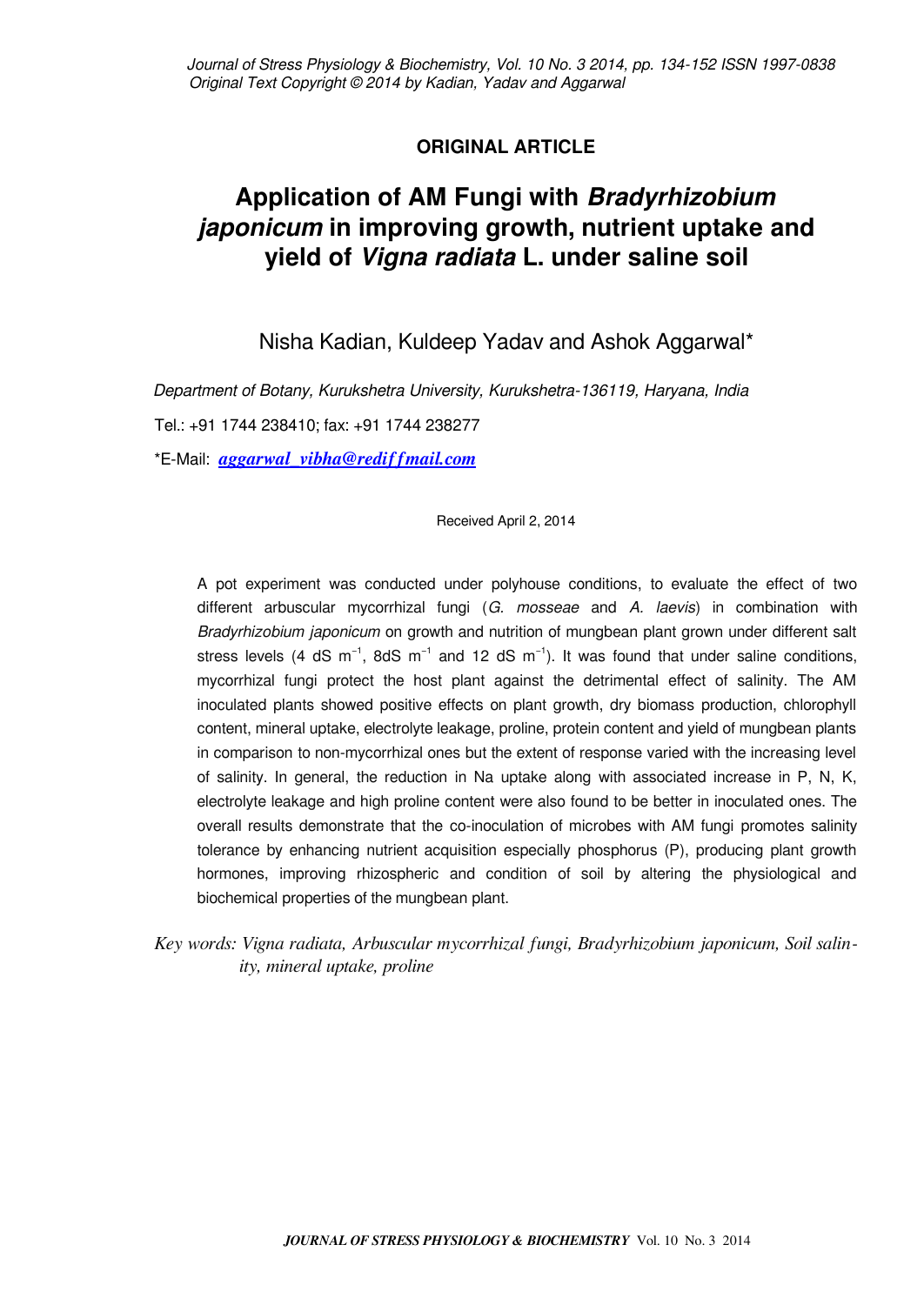# **ORIGINAL ARTICLE**

# **Application of AM Fungi with Bradyrhizobium japonicum in improving growth, nutrient uptake and yield of Vigna radiata L. under saline soil**

Nisha Kadian, Kuldeep Yadav and Ashok Aggarwal\*

Department of Botany, Kurukshetra University, Kurukshetra-136119, Haryana, India

Tel.: +91 1744 238410; fax: +91 1744 238277

\*E-Mail: *[aggarwal\\_vibha@rediffmail.com](mailto:aggarwal_vibha@rediffmail.com)*

Received April 2, 2014

A pot experiment was conducted under polyhouse conditions, to evaluate the effect of two different arbuscular mycorrhizal fungi  $(G.$  mosseae and  $A.$  laevis) in combination with Bradyrhizobium japonicum on growth and nutrition of mungbean plant grown under different salt stress levels (4 dS m<sup>-1</sup>, 8dS m<sup>-1</sup> and 12 dS m<sup>-1</sup>). It was found that under saline conditions, mycorrhizal fungi protect the host plant against the detrimental effect of salinity. The AM inoculated plants showed positive effects on plant growth, dry biomass production, chlorophyll content, mineral uptake, electrolyte leakage, proline, protein content and yield of mungbean plants in comparison to non-mycorrhizal ones but the extent of response varied with the increasing level of salinity. In general, the reduction in Na uptake along with associated increase in P, N, K, electrolyte leakage and high proline content were also found to be better in inoculated ones. The overall results demonstrate that the co-inoculation of microbes with AM fungi promotes salinity tolerance by enhancing nutrient acquisition especially phosphorus (P), producing plant growth hormones, improving rhizospheric and condition of soil by altering the physiological and biochemical properties of the mungbean plant.

*Key words: Vigna radiata, Arbuscular mycorrhizal fungi, Bradyrhizobium japonicum, Soil salinity, mineral uptake, proline*

Soil salinity is worldwide problem of grave concern because it negatively affects plant productivity and yield of plants particularly in arid and semi-arid and tropical regions of the world. Excessive salts, decline soil water availability for plants, inhibit plants metabolism, nutrients uptake and is also responsible for osmotic imbalance (Evelin et al., 2009). In the recent years, the consumption of chemical fertilizers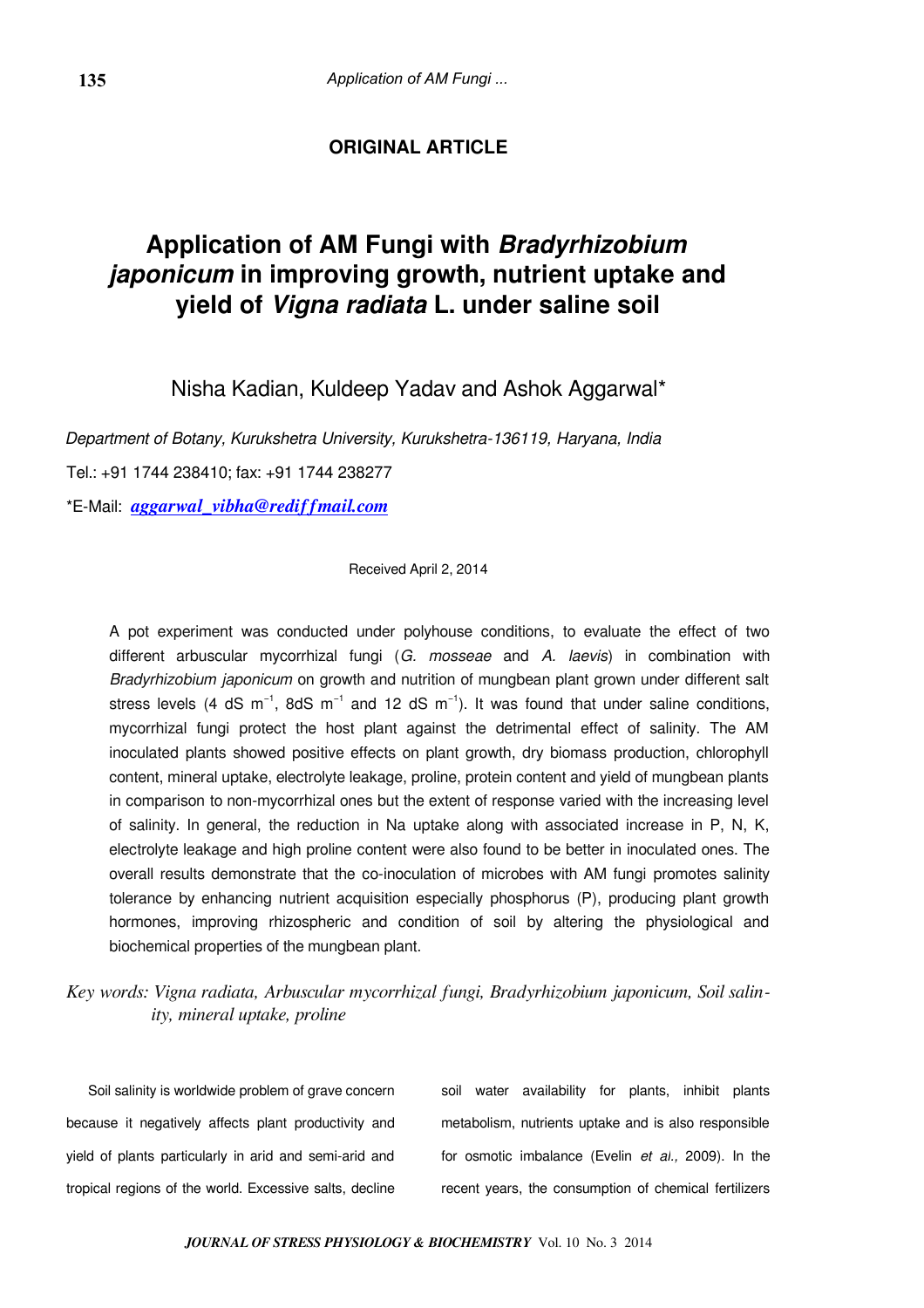has increased exponentially throughout the world, causing serious environmental problems. Thus, exploitation of soil microorganisms in soil amendment is of considerable importance (Yadav et al., 2013). Among the various biological approaches to enhance the plant growth in saline conditions, the role of biofertilizers such as Rhizobia and Arbuscular Mycorrhizal (AM) fungi in tolerating environmental stress has been well established and steadily receiving increased recognition from scientists (Kadian et al., 2013a). This could be attributed to the fact that they pose no ecological threats having a long lasting effect and considered as bio ameliorators of saline soils (Kadian et al., 2013).

AM fungi are ubiquitous soil microorganisms inhabiting the rhizosphere and establish a symbiotic relationship with more than 90% of plant species of natural ecosystems and are also known to occur in saline soils. Symbiotic association of a plant with AMF results in higher ability for taking up the immobile nutrients in nutrient-poor soils as well as improvement of tolerance to salinity (Dixon et al., 1993).

Vigna radiata (L.) Wilczek commonly known as mung bean is an important grain legume crop in South East Asia and Africa, and a source food that has a high nutritive value (Kumar et al., 2002; Salunke et al., 2005). It is not only a rich and economical source of protein, phosphorus, carbohydrate, minerals and provitamin A, but also commonly used as fodder and green manure. Mung bean contains bioactive components with antioxidant, antimicrobial and insecticidal properties (Bounce 2002; Kaprelynts et al., 2003; Madhujith et al., 2004; Ahmad et al., 2008).

Researches in the past few decades on various aspects of root symbionts have shown that dual interaction of AM fungi and Rhizobium has improved the growth, nodulation and yield and also nutrient status in legumes. In the light of the above, the present study was carried out to study the efficiency of dual inoculation of AM fungus (Glomus mosseae and Acaulospora laevis) with Bradyrhizobium japonicum in alleviating the adverse effect of salinity stress of mungbean.

# **MATERIALS AND METHODS**

## **Growth conditions**

The experiment was carried out under poly house at Botany Department, Kurukshetra University, India at a temperature (30 $^{\circ}$ C  $\pm$  5 $^{\circ}$ C) and humidity (50% -70%). Light was provided by cool white fluorescent lamps (8000 lux) under a 16-hour photoperiod. The glasshouse also received sunlight. The soil characteristics are as follows: sand-64.2%, silt-21.81%, clay-3.90%, pH-6.890, EC- 1.00 dS/m, organic carbon-0.40%, total N-0.042%, P-0.0018 Kg/m<sup>2</sup>, K-0.022 Kg/ m<sup>2</sup>, and S-14.80 ppm.

#### **Mass multiplication of bio-inoculants**

# **Mass multiplication of arbuscular mycorrhizal fungi (AMF)**

The native predominant AM fungi Glomus mosseae (T.H. Nicolson and Gerd.) Walker and Schüβler and Acaulospora laevis (Gerdemann and Trappe) were isolated from the rhizosphere of mungbean plants. Both AM fungi were mass multiplied in sterilized soil and sand (3:1) substrate using maize as a suitable host in polyhouse conditions. The starter inoculum or pure culture of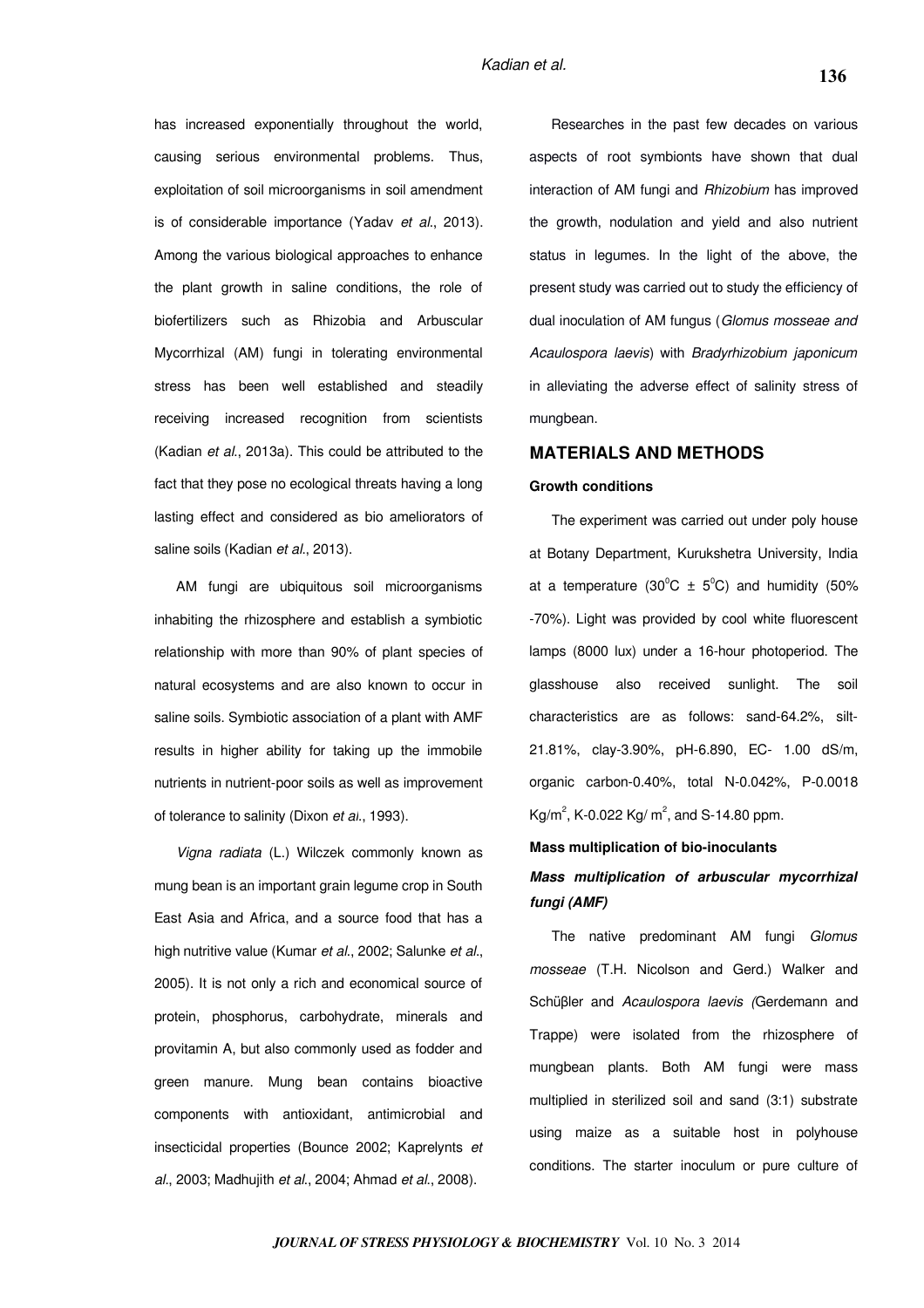each selected dominant AM fungus (G. mosseae and A. laevis) was raised by the funnel technique of Menge and Timmer using maize as a host.

#### **Mass multiplication of Rhizobium sp.**

The culture of Bradyrhizobium japonicum was procured from Department of Microbiology, CCS Haryana Agricultural University, Hisar, India and was used as a basal dose.

#### **Plant material**

The seeds of mungbean were surface sterilized with 0.5% (v/v) sodium hypochlorite for 10 minutes, subsequently washed with sterilized deionized water. Before sowing seeds 10 ml of a liquid suspension of Bradyrhizobium sp. with a density  $10^8$  cells/ml, was applied to each pot. After 10 days, emergence seedlings were thinned to 6 plants per pot.

#### **Experimental setup**

The experiment was laid out in a randomized complete block design, with five replicates of each treatment. Soil from experimental site was collected and mixed with sand in a proportion of 3:1 (soil: sand). This mixture was then sieved through 2-mm sieve and autoclaved at  $121^{\circ}$ C for two hours for two consecutive days. Earthen pots (24.5 x 25 cm) were selected and filled with 2.5 kg soil. Initially, the pots were saturated with three different levels of saline solution, *i.e.* 4, 8, and 12 dSm<sup>-1</sup>(sodium chloride, calcium chloride and sodium sulphate, 7:2:1 w/v as per Richards (1954). Then, chopped AM colonized root pieces of maize having 80%-85% of colonization along with the soil having AM spores (620-650 per100 g inoculum) were used as AM inoculum. To each pot 10% (w/w), i.e. 200g/pot inoculum of AM fungi alone and in

combinations were added into the soil before plantation. Pots were watered regularly with saline solution to maintain the required salinity level and fertilized with a nutrient solution after 15 days (Weaver and Fredrick 1982), which contained half the recommended level of phosphorus and no nitrogen. The experiment had 4 treatments with a single inoculum, a combined inoculum or no inoculums as outlined below:

1. Uninoculated (autoclaved sterile sand: soil without AM inoculum but having Bradyrhizobium sp.)

- 2. Glomus mosseae (G) having Bradyrhizobium sp.
- 3. Acaulospora laevis (A) having Bradyrhizobium sp.
- 4. G + A having Bradyrhizobium sp.

#### **Plant harvest, growth and nutrient analysis**

Plants were harvested after 100 days by uprooting them from the soil and various morphological and physiological parameters were measured. For determining root and shoot fresh and dry weight, roots and shoots were harvested after 100 days, weighed and then, oven dried at 70 °C and weighed again. Amount of chlorophyll a, chlorophyll b and total chlorophyll was estimated using the method of Arnon (1949). Phosphorus concentration were determined using the 'Vanado-molybdo-phosphoric yellow colour method' (Jackson, 1973) and nitrogen (N) was calculated by Kjeldahl method (Kelplus nitrogen estimation system, supra-LX, Pelican Equipments, Chennai, India). Analysis of Sodium and Potassium was done by inductively coupled plasma analyzer-Mass spectrometry (ICP-MS). Phosphatase activity was assayed using p-nitrophenyl phosphate (PNPP)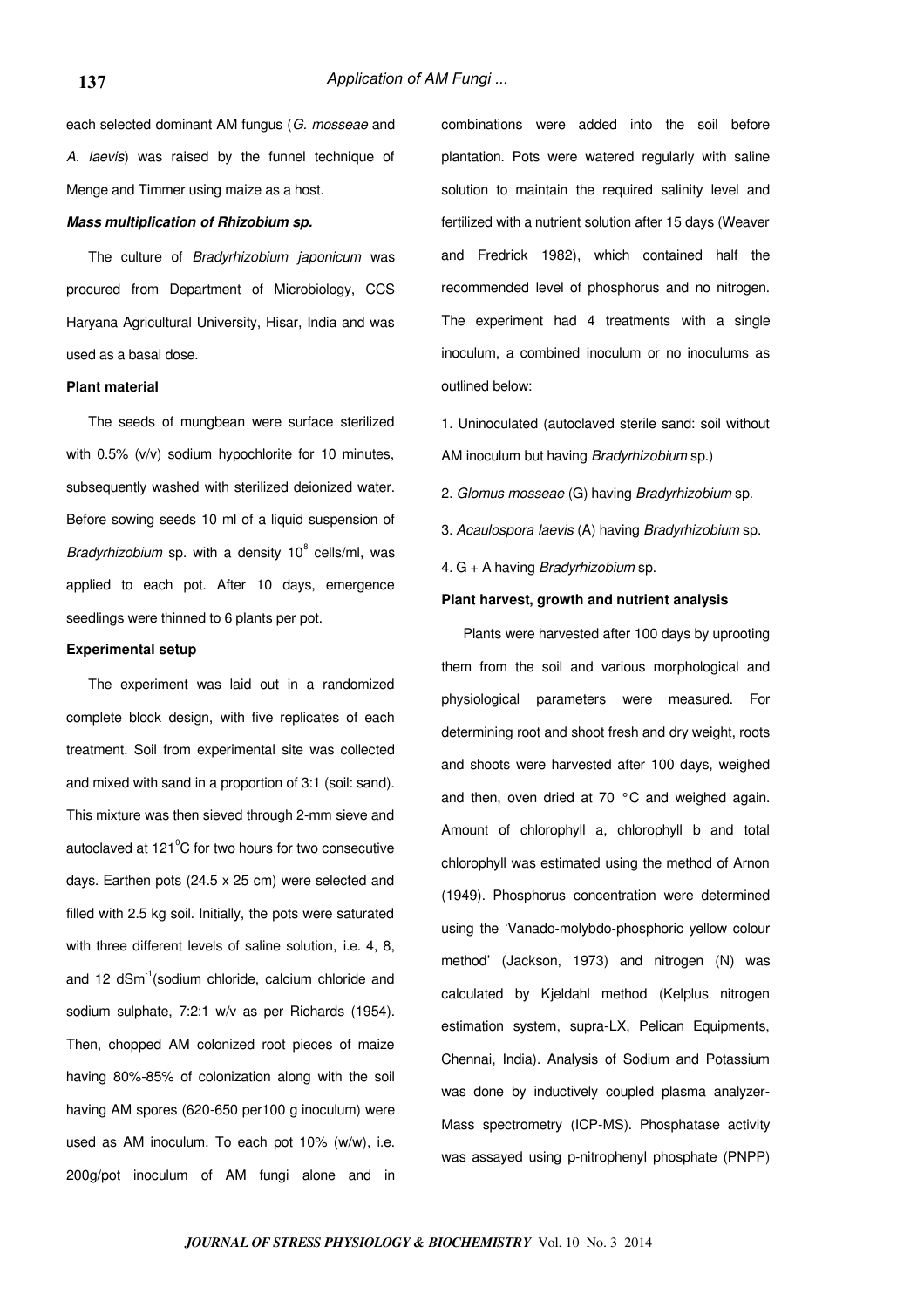as a substrate, which is hydrolyzed by the enzyme to p-nitrophenol (Tabatabi and Bremner, 1969).

# **Identification and quantification of the number and colonization by AM spores**

AM spores (G. mosseae and A. laevis) were identified by using the identification manual used by Walker (1983), Scheneck and Perez (1990), Morton and Benny (1990) and Mukerji (1996). Quantification of the number of AM spores was done using the Adholeya and Gaur 'Grid Line Intersect Method' (1994). Mycorrhizal colonization of roots was determined using the 'Rapid Clearing and Staining Method' of Phillips and Hayman (1970). Percentage AM colonization of roots was: (Number of root segments colonized / number of root segments studied)  $\times$  100.

## **Electrolyte leakage**

To resolve electrolyte leakage, fresh leaf samples (200 mg) were cut into small discs (i.e. 5mm in diameter) and placed in test tubes containing 10 ml distilled, deionized water. The tubes covered with cotton plugs were placed in a water bath at a constant temperature of  $32\pm8^{\circ}$ C. After 2 h the initial electrical conductivity of the medium (EC1) was measured using electrical conductivity meter. The samples were autoclaved afterwards at  $121\pm8^{\circ}$ C for 20 minutes to kill the tissues completely and release all electrolytes. The samples were then cooled to  $25 \pm 8^{\circ}$ C and final electrical conductivity (EC2) was measured. The electrolyte leakage (EL) was estimated using the formula of Dionisio-Sese and Tobita:

EL= EC1/EC2 X 100

## **Proline Determination**

Proline was determined by the Bates et al. (1973). The proline content was estimated by using the formula:

Proline content =  $34.11 \times A_{520} \times 10^{7}$  2x 0.5

#### **Protein content**

Total protein was estimated by method of Bradford (1976).

#### **Statistical analysis**

Data were subjected to analysis of variance and means separated using the least significant difference test in the Statistical Package for Social Sciences (ver.11.5, Chicago, IL, USA).

# **RESULTS Plant height**

All the treatments resulted in increment in plant height over control at different salinity levels (Table 1). Maximum change in plant height was recorded in dual inoculation i.e. G. mosseae + A. laevis at 4 dS  $m^{-1}$ followed by single inoculation of F. mosseae.

#### **Plant biomass**

Biomass of all the inoculated plants of mungbean increased significantly in terms of fresh and dry shoot & root weight. Maximum increment in shoot biomass (fresh and dry) was recorded in single inoculation of G. mosseae followed by dual inoculation of F. mosseae + A. laevis at 4 dS m<sup>-1</sup> and 8dS m<sup>-1</sup> salinity levels (Table 1). According to the results root biomass was also found to be increased significantly irrespective of treatments over control. After 100 days, the increase in root biomass (both fresh and dry) was observed maximum in dual inoculation of G. mosseae + A. laevis followed by single inoculation of G.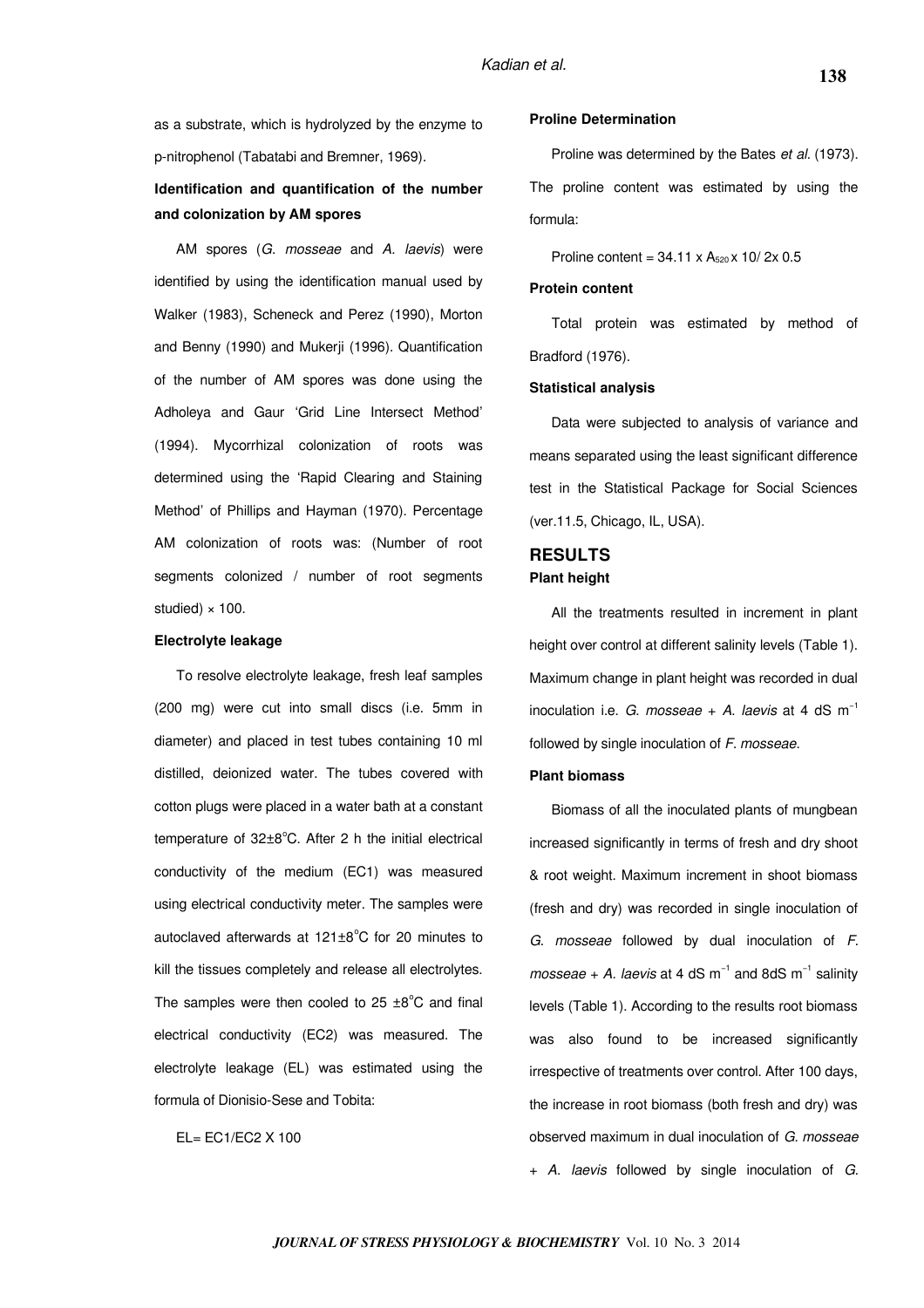mosseae at all salinity levels.

#### **Root length**

The study revealed a prominent increment in root length in all the treated plants at different salinity levels. However, the best results were observed in plants inoculated with G. mosseae followed by the single inoculation of A. laevis (Table1). It is clearly evident that increased level of salinity from 4 dS m<sup>-1</sup> to 12 dS m−1 resulted in a reduction of root length.

# **AM association (AM spore number and % root colonization)**

All the treated plants were found to harbor more AM association in comparison to control at all the salinity levels but the AM association also decreases as the salinity level increases (Table1). The results were found to be most significant in dual inoculation of G. mosseae + A. laevis having highest number of spores and percent root colonization at all the three different level of salinity followed by single inoculation of G. mosseae.

## **Chlorophyll content**

Chlorophyll content was found to be increased in all treated plants over control (Table 2). The highest increase in total chlorophyll content was observed in single inoculation of G. mosseae followed by dual inoculation of  $F$ . mosseae  $+$  A. laevis at all the three different levels of salinity.

#### **Electrolyte leakage**

Salt stress caused a significant increase in electrolyte leakage compared to that in the nonstressed plants (Table 2). However, mycorrhizal inoculation significantly reduced the electrolyte leakage in the salt-stressed plants of mungbean. The dual inoculation of G+A was found to be effective in all the three levels of salt stress in lowering the uptake of electrolytes.

#### **Proline content**

In general, proline content in leaves of mycorrhizal mungbean plants was significantly higher than that of non-mycorrhizal plants grown in saline soil. Such increase in proline content was linked to the degree of mycorrhizal infection. Among all the treated plants, dual inoculation of G+A was the most efficient for their ability to improve proline content (Table 2).

### **Protein content**

The protein content of mungbean plants was significantly reduced under salinity stress conditions in all the treated plants. It can also be seen that protein level in AM plants was higher than that of non-AM plants (Table 2). In all the treated plants, G+A was more effective for their ability to improve protein content.

#### **Phosphatase activity**

In saline soil, acid and alkaline phosphatases activities were significantly higher in mycorrhizal than in non-mycorrhizal mungbean plants. In all the treated plants alkaline phosphatase activity was found to be more than the acidic phosphatase activity and the effect were more pronounced in the plants treated with dual inoculation of G+A under different levels of salinity stress.

## **Mineral uptake**

AM fungi have been shown a positive influence on the composition of mineral nutrients of plants grown in salt stressed conditions by enhancing selective uptake of nutrients. The concentration of N, K and P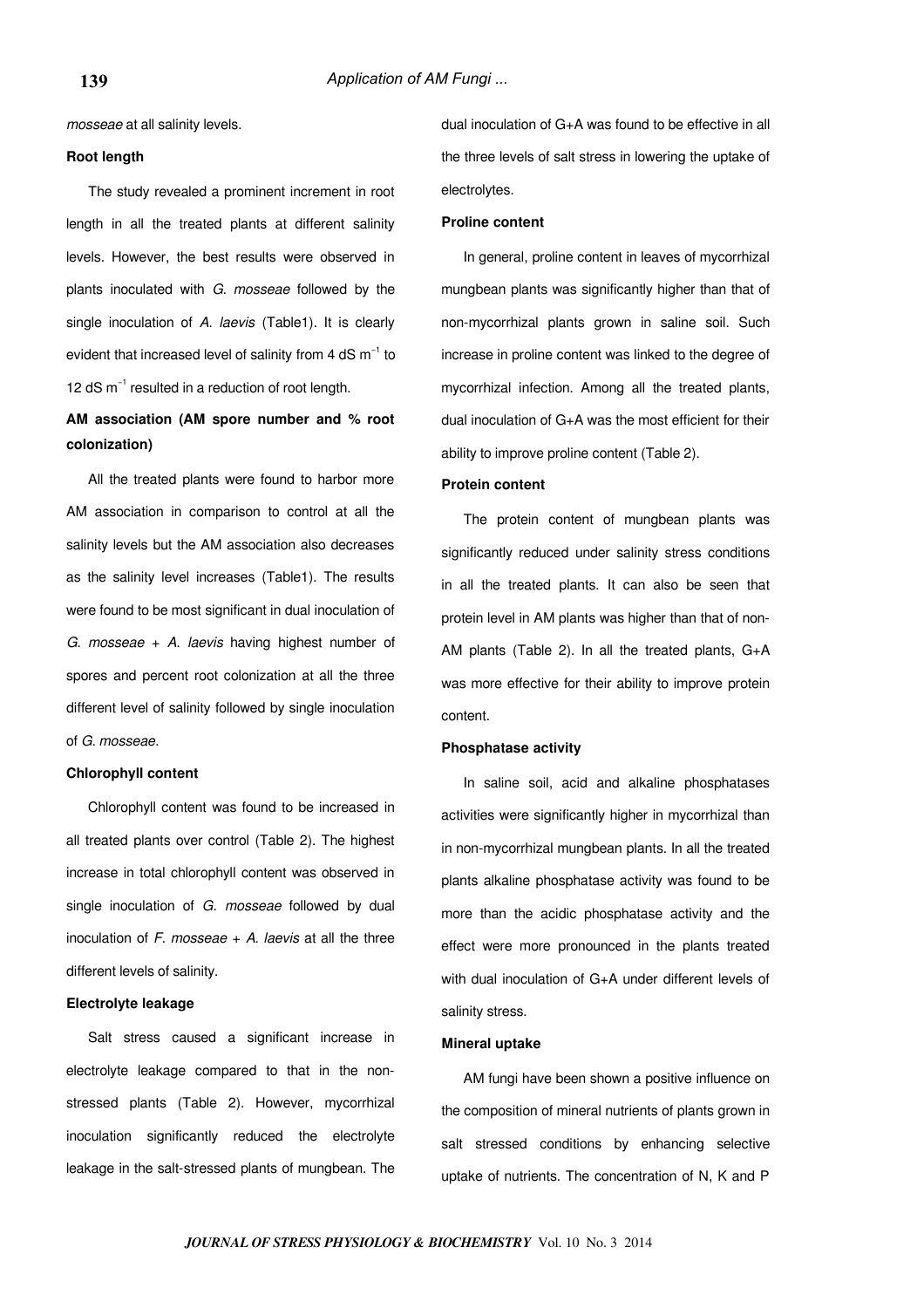plants as compare to non-inoculated ones. In case of

Na uptake, concentration of Na was continuously

increased in the leaves and root of non- AM

inoculated plants as compare to inoculated ones with increasing levels of salinity. However, higher level of salinization resulted in decreased uptake of mineral elements from 4ds/m to 12ds/m (Table 3).

| 4DS/m<br>level | Treatments             | Plant                        |                               | Shoot weight (g)              | Root length                     |                               | Root weight (g)                | $(%)$ Root              | AM spore                    |
|----------------|------------------------|------------------------------|-------------------------------|-------------------------------|---------------------------------|-------------------------------|--------------------------------|-------------------------|-----------------------------|
|                |                        | height<br>(cm)               | Fresh                         | Σñ                            | (cm                             | Fresh                         | Σñ                             | colonization            | number/10g of<br>soil       |
|                | Control                | 09.6±1.14 <sup>9</sup>       | 1.03±0.035                    | 0.35±0.023                    | $6.4 \pm 1.14$                  | $0.39 + 0.023^{19}$           | $0.08 + 0.004$ <sup>9</sup>    | $2.0 + 0.70$            | $3.4 \pm 1.67$ <sup>6</sup> |
|                |                        | 24.0±1.58 <sup>b</sup>       | $4.36 \pm 0.032$ <sup>a</sup> | $0.95 \pm 0.022$ <sup>a</sup> | $14.4 \pm 1.81$ <sup>a</sup>    | $0.62 \pm 0.044^{\circ}$      | $0.16 \pm 0.025^{4d}$          | 45.2±3.03               | 52.4±2.07 <sup>e</sup>      |
|                |                        | $19.4 \pm 1.94^{\circ}$      | $2.95 \pm 0.041^{\circ}$      | $0.68 + 0.025d$               | $9.6 + 1.14^{b}$                | $0.54 \pm 0.025$ <sup>d</sup> | $0.13 \pm 0.021$ <sup>d</sup>  | 33.6±4.03°              | 45.2±2.86°                  |
|                | $\frac{4}{9}$          | 27.8±1.92 <sup>4</sup>       | $4.03 \pm 0.039$ <sup>b</sup> | $0.72 \pm 0.019$ <sup>e</sup> | $9.2 \pm 1.64^b$                | $0.87 + 0.025a$               | $0.40 + 0.025$ <sup>*</sup>    | 57.6±3.04 <sup>ª</sup>  | 65.0±2.54 <sup>ª</sup>      |
|                | Control                | $07.2 \pm 0.83$              | $0.86 + 0.040$ <sup>*</sup>   | $0.28 + 0.028$                | $4.6 \pm 1.51$ <sup>9</sup>     | $0.30 + 0.026$                | $0.07 + 0.002^{\theta}$        | $0.6 + 0.89$            | $2.0 + 1.58$                |
| 8DS/m          |                        | $19.6 \pm 1.81$ <sup>d</sup> | 3.05±0.030                    | $0.78 + 0.028$                | $8.8 \pm 0.83$ <sup>bc</sup>    | $0.50 + 0.052$                | $0.11 \pm 0.017^8$             | 34.4±4.61 <sup>°</sup>  | 43.0±3.46°                  |
|                |                        | $14.0 \pm 1.58^9$            | 2.13±0.034                    | $0.42 \pm 0.031$ <sup>9</sup> | $7.2 \pm 1.64^{\circ\text{ss}}$ | $0.45 \pm 0.039$ <sup>e</sup> | $0.09 + 0.00266$               | 29.4±1.94               | 38.2±2.04                   |
|                | $\frac{4}{9}$          | 21.8±1.78°                   | 2.77±0.037                    | $0.61 \pm 0.039$ <sup>*</sup> | $6.2 \pm 0.37$ <sup>at</sup>    | $0.71 \pm 0.054^b$            | $0.25 \pm 0.033^{\circ}$       | 40.8±2.68°              | 51.2±2.28                   |
|                | Control                | 2.2±0.83                     | $0.73 + 0.024$                | $0.07 + 0.007$                | 3.7±0.33°                       | $0.22 \pm 0.039$              | $0.05 \pm 0.003$               | $0.00 + 0.00$           | $0.0 + 0.00$                |
| 12DS/m         |                        | $9.0 + 1.58^9$               | 1.76±0.026                    | $0.49 \pm 0.034$              | $8.4 \pm 1.81$ <sup>bc</sup>    | $0.43 \pm 0.030$ <sup>e</sup> | $0.08 + 0.00346$               | 24.6±3.84 <sup>9</sup>  | 32.6±1.94°                  |
|                |                        | $4.4 + 2.70h$                | $0.98 + 0.025$                | $0.32 \pm 0.035$ <sup>6</sup> | $6.8 + 1.09^{46}$               | $0.36 \pm 0.042^9$            | $0.06 \pm 0.003$ <sup>ar</sup> | $17.0 + 3.46n$          | 26.2±1.78                   |
|                | $\frac{4}{9}$          | $12.0 \pm 1.87$              | 1.99±0.019°                   | $0.59 + 0.018°$               | $6.1 \pm 0.08$ <sup>er</sup>    | $0.68 + 0.026b$               | $0.18 + 0.021$ <sup>c</sup>    | 32.0±2.12 <sup>et</sup> | 42.4±2.07                   |
|                | $-.$ S.D $(P_2 0.05)$  | 1.9768                       | 0.042                         | 0.0352                        | 1.6027                          | 0.0475                        | 0.4423                         | 3.6229                  | 2.7568                      |
|                | <b>ANOVA F</b> (11,24) | 135.067                      | 6942.964                      | 399.340                       | 24.249                          | 124.760                       | 159.448                        | 209.236                 | 490.972                     |
| F values       | Salinity (s)           | 449.049                      | 14356.265                     | 799.714                       | 58.371                          | 340.072                       | 135.971                        | 81.246                  | 344.263                     |
|                | Parameter (p)          | 331.756                      | 11952.495                     | 1844.220                      | 52.625                          | 827.780                       | 1231.684                       | 1026.997                | 1492.044                    |
|                | s x p                  | 6.868                        | 1718.149                      | 76.273                        | 2.386                           | 1.349                         | 24.890                         | 26.032                  | 41.326                      |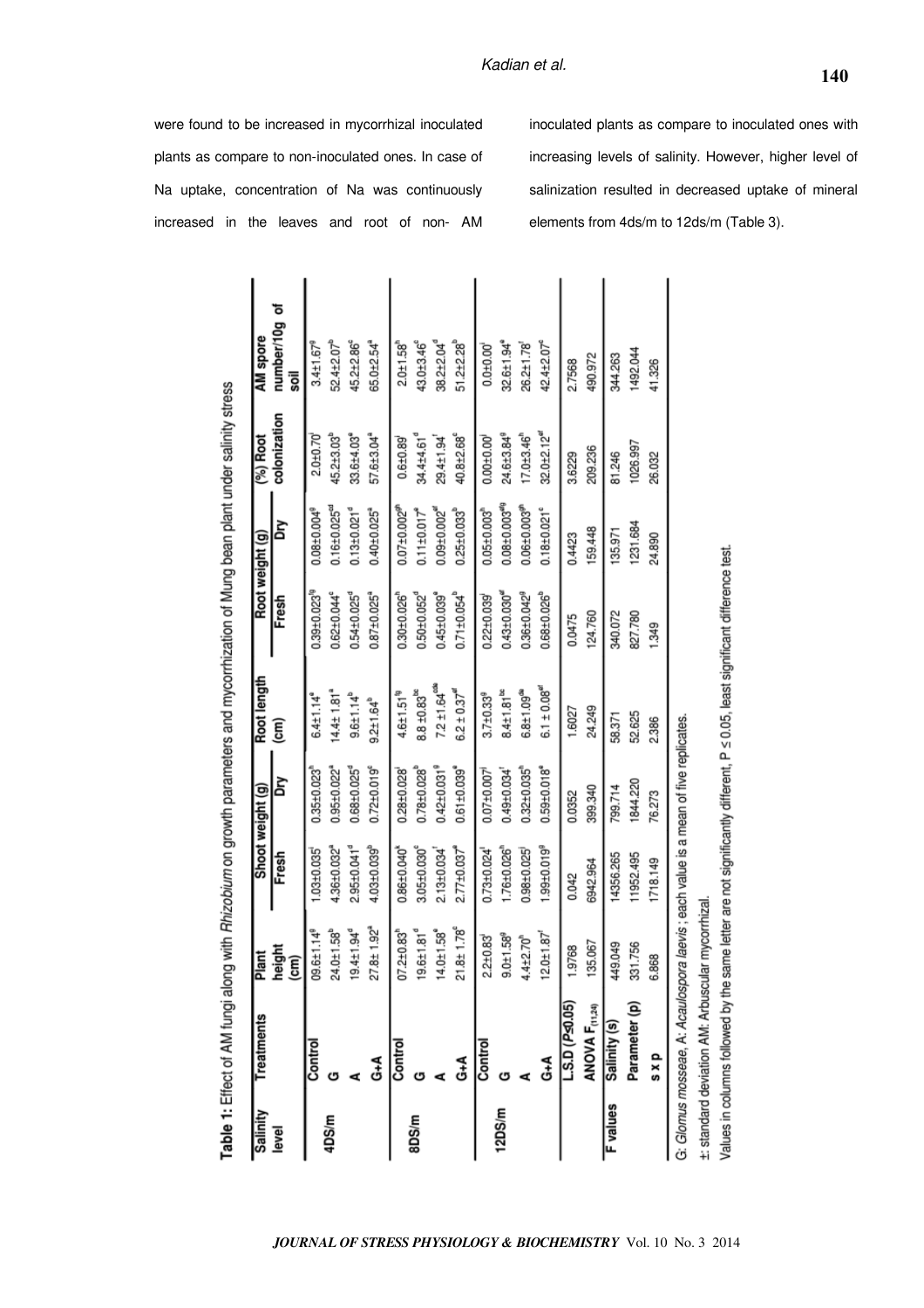| $21.5 \pm 0.94^b$<br>$11.3 \pm 0.27$ <sup>n</sup><br>$24.4 \pm 0.31$ <sup>a</sup><br>$17.7 \pm 0.40^{\circ}$<br>$19.1 \pm 0.71$ <sup>c</sup><br>$13.6 \pm 0.03$ <sup>9</sup><br>$14.0 \pm 0.279$<br>$11.7 \pm 0.46$<br>$15.0 \pm 0.36$<br>$7.6 \pm 0.24$<br>$16.0 \pm 0.37^{\circ}$<br>$3.1 \pm 0.00$<br>2153.312<br>1793.629<br>873.160<br>65.569<br>0.5564<br>$21.3 \pm 1.26$ <sup>h</sup><br>$34.5 \pm 2.00$ <sup>er</sup><br>$32.9 \pm 1.87$ <sup>er</sup><br>$48.8 \pm 1.28$ <sup>a</sup><br>$36.9 \pm 2.89^{\circ}$<br>$42.7 \pm 1.72^b$<br>$34.8 \pm 1.43^{\circ}$<br>$26.7 \pm 1.42^9$<br>$20.8 \pm 0.97$ <sup>h</sup><br>$40.2 \pm 0.99^{\circ}$<br>$19.8 \pm 1.49$<br>$32.4 \pm 1.01$<br>794.612<br>158.721<br>2.0597<br>93.651<br>9.891<br>$6.82 \pm 0.004^b$<br>$7.84 \pm 0.003$ <sup>a</sup><br>$7.16 \pm 0.003$ <sup>b</sup><br>$4.19 \pm 0.003$<br>$5.79 \pm 0.003$ <sup>e</sup><br>$2.72 \pm 0.0049$<br>$2.04 + 0.003$<br>$3.41 \pm 0.002$<br>$6.19 + 0.003c$<br>$4.09 + 0.003$<br>$4.77 \pm 0.003$ <sup>d</sup><br>$5.11 \pm 0.003$<br>267.200<br>182.900<br><b>Shoot</b><br>110.411<br>0.4915<br>7.895<br>$1.33 \pm 0.002$ <sup>2</sup><br>$.02 \pm 0.003^b$<br>$0.40 \pm 0.002^9$<br>$0.64 \pm 0.003$ <sup>e</sup><br>$0.68 \pm 0.003$ <sup>c</sup><br>$0.10 \pm 0.002$<br>$0.34 \pm 0.003$<br>$0.61 \pm 0.005$<br>$0.44 \pm 0.004$<br>$0.23 \pm 0.003$<br>$0.17 \pm 0.003$<br>$0.30 \pm 0.004$<br>15186.612<br>16409.891<br>1902.297<br>7315.701<br>Root<br>0.012<br>$1.79 \pm 0.004$ <sup>h</sup><br>$2.53 + 0.0105$<br>$2.29 + 0.009$ <sup>°</sup><br>$-86 + 0.009$ <sup>9</sup><br>$2.10 + 0.003$<br>$1.36 + 0.010k$<br>2.36±0.005<br>$1.61 \pm 0.008$<br>$2.74 \pm 0.008$<br>$1.47 + 0.010$<br>1.96±0.006<br>$1.57 + 0.009$<br>23227.069<br>13548.763<br>41069.469<br>578.953<br>1.3715<br><b>Total Chi</b><br>$0.77 \pm 0.006$ <sup>h</sup><br>$1.11 \pm 0.008$ <sup>b</sup><br>$0.99 + 0.005d$<br>$0.93 \pm 0.009$ <sup>e</sup><br>$1.02 \pm 0.006$ <sup>e</sup><br>$0.80 + 0.007$ <sup>9</sup><br>$0.51 \pm 0.007$ <sup>*</sup><br>$1.22 \pm 0.007$<br>$0.59 + 0.007$<br>$0.84 \pm 0.008$<br>$0.66 \pm 0.005$<br>$0.63 + 0.011$<br>1919.234<br>8135.940<br>3195.020<br>171.621<br>0.0142<br>ᇯ<br>$.41 \pm 0.002^{b}$<br>$.01 \pm 0.002$ <sup>h</sup><br>$.29 \pm 0.003$ <sup>d</sup><br>$.06 + 0.0029$<br>$.34 \pm 0.004$<br>85±0.003<br>$.17 \pm 0.006$ <sup>e</sup><br>$.51 \pm 0.003$<br>87±0.003<br>$.11 \pm 0.004$<br>93±0.004<br>$0.95 \pm 0.003$<br>4123.280<br>6359.285<br>9339.958<br>2565.520<br>.0053<br>틟<br><b>ANOVA F (11,24)</b><br>L.S.D (Ps0.05)<br>Parameter (p)<br>Salinity X <sub>P</sub><br>Salinity (s)<br>Control<br>Control<br>Control<br>$_{\rm d}^4$<br>$\frac{4}{3}$<br><b>F</b> values<br>12DS/m<br>8DS/m<br>4DS/m | Salinity<br>level | Treatments | Chlorophyll content | Proline content | Electrolyte<br>leakage | Protein content |
|---------------------------------------------------------------------------------------------------------------------------------------------------------------------------------------------------------------------------------------------------------------------------------------------------------------------------------------------------------------------------------------------------------------------------------------------------------------------------------------------------------------------------------------------------------------------------------------------------------------------------------------------------------------------------------------------------------------------------------------------------------------------------------------------------------------------------------------------------------------------------------------------------------------------------------------------------------------------------------------------------------------------------------------------------------------------------------------------------------------------------------------------------------------------------------------------------------------------------------------------------------------------------------------------------------------------------------------------------------------------------------------------------------------------------------------------------------------------------------------------------------------------------------------------------------------------------------------------------------------------------------------------------------------------------------------------------------------------------------------------------------------------------------------------------------------------------------------------------------------------------------------------------------------------------------------------------------------------------------------------------------------------------------------------------------------------------------------------------------------------------------------------------------------------------------------------------------------------------------------------------------------------------------------------------------------------------------------------------------------------------------------------------------------------------------------------------------------------------------------------------------------------------------------------------------------------------------------------------------------------------------------------------------------------------------------------------------------------------------------------------------------------------|-------------------|------------|---------------------|-----------------|------------------------|-----------------|
|                                                                                                                                                                                                                                                                                                                                                                                                                                                                                                                                                                                                                                                                                                                                                                                                                                                                                                                                                                                                                                                                                                                                                                                                                                                                                                                                                                                                                                                                                                                                                                                                                                                                                                                                                                                                                                                                                                                                                                                                                                                                                                                                                                                                                                                                                                                                                                                                                                                                                                                                                                                                                                                                                                                                                                           |                   |            |                     |                 |                        |                 |
|                                                                                                                                                                                                                                                                                                                                                                                                                                                                                                                                                                                                                                                                                                                                                                                                                                                                                                                                                                                                                                                                                                                                                                                                                                                                                                                                                                                                                                                                                                                                                                                                                                                                                                                                                                                                                                                                                                                                                                                                                                                                                                                                                                                                                                                                                                                                                                                                                                                                                                                                                                                                                                                                                                                                                                           |                   |            |                     |                 |                        |                 |
|                                                                                                                                                                                                                                                                                                                                                                                                                                                                                                                                                                                                                                                                                                                                                                                                                                                                                                                                                                                                                                                                                                                                                                                                                                                                                                                                                                                                                                                                                                                                                                                                                                                                                                                                                                                                                                                                                                                                                                                                                                                                                                                                                                                                                                                                                                                                                                                                                                                                                                                                                                                                                                                                                                                                                                           |                   |            |                     |                 |                        |                 |
|                                                                                                                                                                                                                                                                                                                                                                                                                                                                                                                                                                                                                                                                                                                                                                                                                                                                                                                                                                                                                                                                                                                                                                                                                                                                                                                                                                                                                                                                                                                                                                                                                                                                                                                                                                                                                                                                                                                                                                                                                                                                                                                                                                                                                                                                                                                                                                                                                                                                                                                                                                                                                                                                                                                                                                           |                   |            |                     |                 |                        |                 |
|                                                                                                                                                                                                                                                                                                                                                                                                                                                                                                                                                                                                                                                                                                                                                                                                                                                                                                                                                                                                                                                                                                                                                                                                                                                                                                                                                                                                                                                                                                                                                                                                                                                                                                                                                                                                                                                                                                                                                                                                                                                                                                                                                                                                                                                                                                                                                                                                                                                                                                                                                                                                                                                                                                                                                                           |                   |            |                     |                 |                        |                 |
|                                                                                                                                                                                                                                                                                                                                                                                                                                                                                                                                                                                                                                                                                                                                                                                                                                                                                                                                                                                                                                                                                                                                                                                                                                                                                                                                                                                                                                                                                                                                                                                                                                                                                                                                                                                                                                                                                                                                                                                                                                                                                                                                                                                                                                                                                                                                                                                                                                                                                                                                                                                                                                                                                                                                                                           |                   |            |                     |                 |                        |                 |
|                                                                                                                                                                                                                                                                                                                                                                                                                                                                                                                                                                                                                                                                                                                                                                                                                                                                                                                                                                                                                                                                                                                                                                                                                                                                                                                                                                                                                                                                                                                                                                                                                                                                                                                                                                                                                                                                                                                                                                                                                                                                                                                                                                                                                                                                                                                                                                                                                                                                                                                                                                                                                                                                                                                                                                           |                   |            |                     |                 |                        |                 |
|                                                                                                                                                                                                                                                                                                                                                                                                                                                                                                                                                                                                                                                                                                                                                                                                                                                                                                                                                                                                                                                                                                                                                                                                                                                                                                                                                                                                                                                                                                                                                                                                                                                                                                                                                                                                                                                                                                                                                                                                                                                                                                                                                                                                                                                                                                                                                                                                                                                                                                                                                                                                                                                                                                                                                                           |                   |            |                     |                 |                        |                 |
|                                                                                                                                                                                                                                                                                                                                                                                                                                                                                                                                                                                                                                                                                                                                                                                                                                                                                                                                                                                                                                                                                                                                                                                                                                                                                                                                                                                                                                                                                                                                                                                                                                                                                                                                                                                                                                                                                                                                                                                                                                                                                                                                                                                                                                                                                                                                                                                                                                                                                                                                                                                                                                                                                                                                                                           |                   |            |                     |                 |                        |                 |
|                                                                                                                                                                                                                                                                                                                                                                                                                                                                                                                                                                                                                                                                                                                                                                                                                                                                                                                                                                                                                                                                                                                                                                                                                                                                                                                                                                                                                                                                                                                                                                                                                                                                                                                                                                                                                                                                                                                                                                                                                                                                                                                                                                                                                                                                                                                                                                                                                                                                                                                                                                                                                                                                                                                                                                           |                   |            |                     |                 |                        |                 |
|                                                                                                                                                                                                                                                                                                                                                                                                                                                                                                                                                                                                                                                                                                                                                                                                                                                                                                                                                                                                                                                                                                                                                                                                                                                                                                                                                                                                                                                                                                                                                                                                                                                                                                                                                                                                                                                                                                                                                                                                                                                                                                                                                                                                                                                                                                                                                                                                                                                                                                                                                                                                                                                                                                                                                                           |                   |            |                     |                 |                        |                 |
|                                                                                                                                                                                                                                                                                                                                                                                                                                                                                                                                                                                                                                                                                                                                                                                                                                                                                                                                                                                                                                                                                                                                                                                                                                                                                                                                                                                                                                                                                                                                                                                                                                                                                                                                                                                                                                                                                                                                                                                                                                                                                                                                                                                                                                                                                                                                                                                                                                                                                                                                                                                                                                                                                                                                                                           |                   |            |                     |                 |                        |                 |
|                                                                                                                                                                                                                                                                                                                                                                                                                                                                                                                                                                                                                                                                                                                                                                                                                                                                                                                                                                                                                                                                                                                                                                                                                                                                                                                                                                                                                                                                                                                                                                                                                                                                                                                                                                                                                                                                                                                                                                                                                                                                                                                                                                                                                                                                                                                                                                                                                                                                                                                                                                                                                                                                                                                                                                           |                   |            |                     |                 |                        |                 |
|                                                                                                                                                                                                                                                                                                                                                                                                                                                                                                                                                                                                                                                                                                                                                                                                                                                                                                                                                                                                                                                                                                                                                                                                                                                                                                                                                                                                                                                                                                                                                                                                                                                                                                                                                                                                                                                                                                                                                                                                                                                                                                                                                                                                                                                                                                                                                                                                                                                                                                                                                                                                                                                                                                                                                                           |                   |            |                     |                 |                        |                 |
|                                                                                                                                                                                                                                                                                                                                                                                                                                                                                                                                                                                                                                                                                                                                                                                                                                                                                                                                                                                                                                                                                                                                                                                                                                                                                                                                                                                                                                                                                                                                                                                                                                                                                                                                                                                                                                                                                                                                                                                                                                                                                                                                                                                                                                                                                                                                                                                                                                                                                                                                                                                                                                                                                                                                                                           |                   |            |                     |                 |                        |                 |
|                                                                                                                                                                                                                                                                                                                                                                                                                                                                                                                                                                                                                                                                                                                                                                                                                                                                                                                                                                                                                                                                                                                                                                                                                                                                                                                                                                                                                                                                                                                                                                                                                                                                                                                                                                                                                                                                                                                                                                                                                                                                                                                                                                                                                                                                                                                                                                                                                                                                                                                                                                                                                                                                                                                                                                           |                   |            |                     |                 |                        |                 |
|                                                                                                                                                                                                                                                                                                                                                                                                                                                                                                                                                                                                                                                                                                                                                                                                                                                                                                                                                                                                                                                                                                                                                                                                                                                                                                                                                                                                                                                                                                                                                                                                                                                                                                                                                                                                                                                                                                                                                                                                                                                                                                                                                                                                                                                                                                                                                                                                                                                                                                                                                                                                                                                                                                                                                                           |                   |            |                     |                 |                        |                 |
|                                                                                                                                                                                                                                                                                                                                                                                                                                                                                                                                                                                                                                                                                                                                                                                                                                                                                                                                                                                                                                                                                                                                                                                                                                                                                                                                                                                                                                                                                                                                                                                                                                                                                                                                                                                                                                                                                                                                                                                                                                                                                                                                                                                                                                                                                                                                                                                                                                                                                                                                                                                                                                                                                                                                                                           |                   |            |                     |                 |                        |                 |

Values in columns followed by the same letter are not significantly different, P ≤ 0.05, least significant difference test.

±: standard deviation AM: Arbuscular mycorrhizal.

Table 2: Effect of AM fungi along with Rhizobium on physiological parameters of Mung bean plant under salinity stress

**141**

# *Application of AM Fungi ...*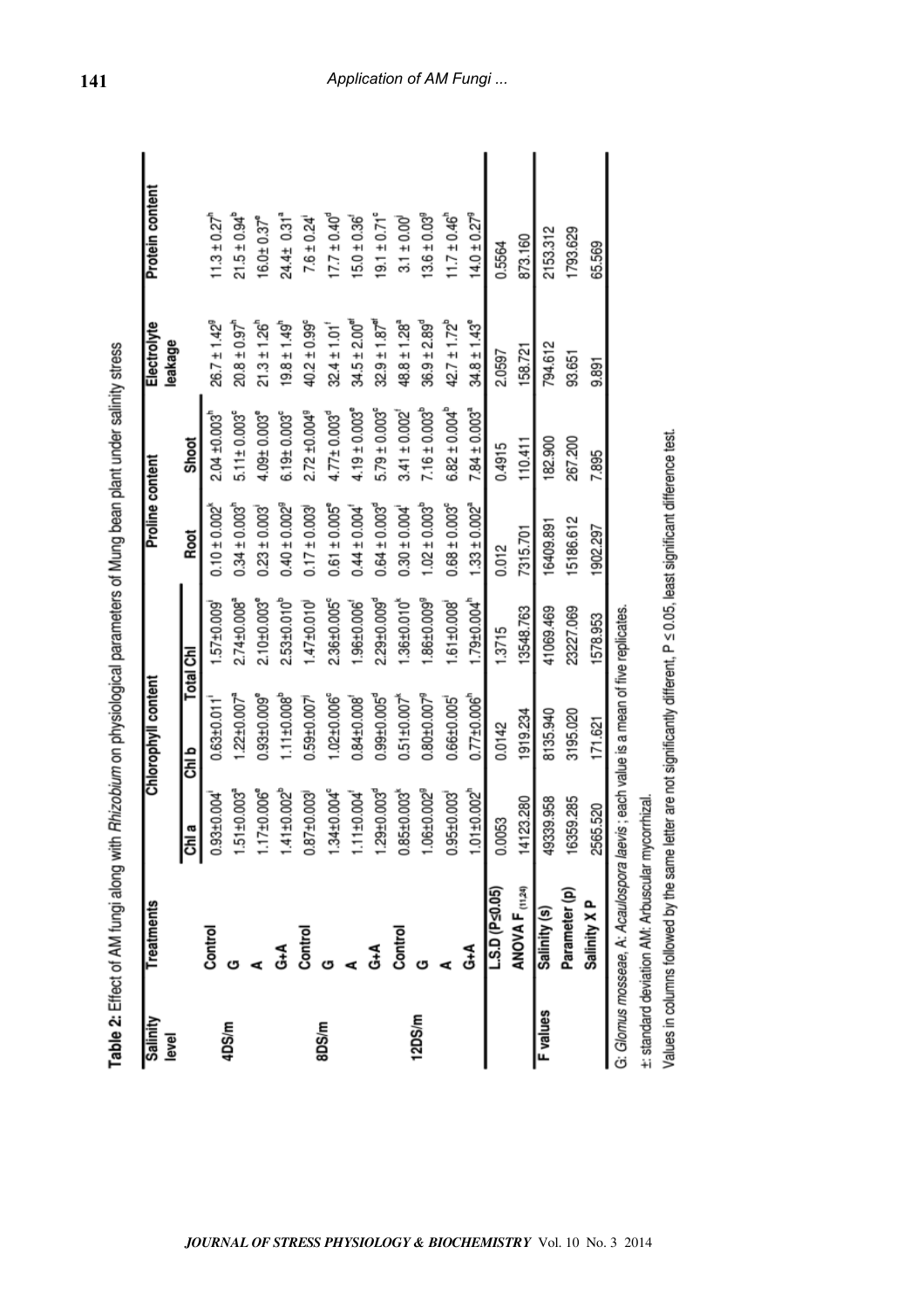| Salinity level | Treatments           | Nitrogen content (%)           |                               | Phosphorus content (%)        |                                | Potassium content (%)         |                               | Sodium content (%)            |                               |
|----------------|----------------------|--------------------------------|-------------------------------|-------------------------------|--------------------------------|-------------------------------|-------------------------------|-------------------------------|-------------------------------|
|                |                      | Root                           | Shoot                         | Root                          | <b>Shoot</b>                   | Root                          | Shoot                         | Root                          | <b>Shoot</b>                  |
|                | Control              | $0.38 + 0.024$                 | $0.55 \pm 0.025$              | $0.50 + 0.038$                | $0.37 + 0.039$                 | $1.00 + 0.035$                | $0.77 \pm 0.038$              | $1.45 \pm 0.047$              | 59±0.040                      |
| 4DS/m          | ඏ                    | $0.77 \pm 0.036^b$             | $1.94 \pm 0.033$ <sup>b</sup> | $1.34 \pm 0.027$ <sup>e</sup> | $1.03 \pm 0.034^{\circ}$       | 2.19±0.039                    | 2.02±0.039                    | $1.28 + 0.026q$               | 1.31±0.040                    |
|                |                      | $0.70 \pm 0.030^{\text{eq}}$   | $1.75 \pm 0.033$              | $1.00 + 0.027$                | $0.79 \pm 0.028$               | 1.33±0.043                    | $1.18 + 0.025$                | $0.63 + 0.027$                | $0.70 + 0.032$                |
|                | J                    | 1.00±0.053 <sup>*</sup>        | 2.10±0.038                    | $1.69 \pm 0.027$              | $1.17 \pm 0.030^4$             | $1.67 \pm 0.032$ <sup>a</sup> | 1.35±0.049d                   | 1.08±0.052                    | $1.22 \pm 0.046^9$            |
|                |                      |                                |                               |                               |                                |                               |                               |                               |                               |
|                | Control              | $0.25 \pm 0.031$ <sup>9</sup>  | 0.37±0.033                    | $0.24 \pm 0.036$              | $0.22 + 0.038i$                | $0.90 + 0.033$                | 0.68±0.031i                   | $1.79 \pm 0.022$ <sup>*</sup> | 1.82±0.057                    |
| 8DS/m          |                      | $0.70 + 0.016^{\text{cd}}$     | $0.90 + 0.043$                | $1.08 + 0.046^{\circ}$        | $0.81 \pm 0.020$ <sup>cd</sup> | $2.06 \pm 0.040^{\circ}$      | $1.77 \pm 0.034^{\circ}$      | $1.39 + 0.026$                | $1.57 \pm 0.035$ <sup>e</sup> |
|                |                      | $0.50 + 0.0434$                | $0.71 \pm 0.038$              | $0.86 + 0.040$                | $0.61 \pm 0.038$               | $1.17 \pm 0.034$ <sup>9</sup> | $1.00 + 0.033$                | $0.75 \pm 0.041$ <sup>9</sup> | $0.95 \pm 0.018$              |
|                | $\epsilon^4$         | $0.75 \pm 0.041$ <sup>bc</sup> | $1.08 + 0.028d$               | 1.25±0.042 <sup>e</sup>       | $0.85 \pm 0.033$ <sup>e</sup>  | 1.39±0.037                    | $1.17 \pm 0.036$              | $1.27 \pm 0.024^d$            | $1.40 + 0.040$                |
|                | Control              | $0.13 \pm 0.027$ <sup>h</sup>  | $0.17 + 0.029$                | $0.19 + 0.021$                | $0.12 \pm 0.018$               | $0.83 + 0.066$                | $0.59 + 0.036$                | $1.50 \pm 0.038$              | $-68 + 0.054$                 |
| 12DS/m         |                      | 0.53±0.056°                    | $0.66 \pm 0.0249$             | $0.74 \pm 0.027$ <sup>e</sup> | $0.49 + 0.042$ <sup>9</sup>    | $1.89 \pm 0.039$ <sup>e</sup> | $1.67 \pm 0.032$ <sup>e</sup> | $1.29 \pm 0.048^{\circ}$      | $1.47 \pm 0.027$ <sup>e</sup> |
|                |                      | $0.43 \pm 0.031$               | $0.65 \pm 0.0419$             | $0.68 + 0.050$                | $0.40 + 0.038$                 | $1.08 + 0.041h$               | $0.92 \pm 0.037$ <sup>e</sup> | $0.72 \pm 0.041$ <sup>9</sup> | $0.92 \pm 0.059$              |
|                | $\frac{4}{9}$        | $0.65 \pm 0.030^{4}$           | $0.85 \pm 0.040^{\circ}$      | $0.88 + 0.027$                | $0.68 \pm 0.054$ <sup>*</sup>  | $1.31 \pm 0.043$              | 1.14±0.036                    | 1.20±0.038                    | $1.37 \pm 0.039$ <sup>*</sup> |
|                | L.S.D(Ps0.05)        | 0.2679                         | 0.0442                        | 0.0452                        | 0.0463                         | 0.0524                        | 0.0464                        | 0.0478                        | 0.0542                        |
|                | <b>ANOVA(F11,24)</b> | 203.046                        | 1610.916                      | 774.780                       | 387.885                        | 612.873                       | 749.173                       | 427.687                       | 308.827                       |
| F values       | Salinity (s)         | 288.096                        | 6945.698                      | 334.48                        | 602.424                        | 855.117                       | 1146.350                      | 2163.875                      | 165.958                       |
|                | Parameter (p)        | 700.530                        | 3212.258                      | 1089.046                      | 3356.748                       | 14045.681                     | 7060.287                      | 1392.734                      | 479.158                       |
|                | Salinity x p         | 11.360                         | 278.981                       | 36.596                        | 134.197                        | 19.095                        | 11.764                        | 4.986                         | 3.238                         |
|                |                      |                                |                               |                               |                                |                               |                               |                               |                               |

Table 3: Effect of AM fungi along with Rhizobium on nutrient uptake of Mung bean plant under salinity stress

G: Gromus mosseae, A: Acautospora taevas; each value is a mean of five replicates.<br>
±: standard deviation AM: Arbuscular mycorrhizal.

Values in columns followed by the same letter are not significantly different,  $P \le 0.05$ , least significant difference test.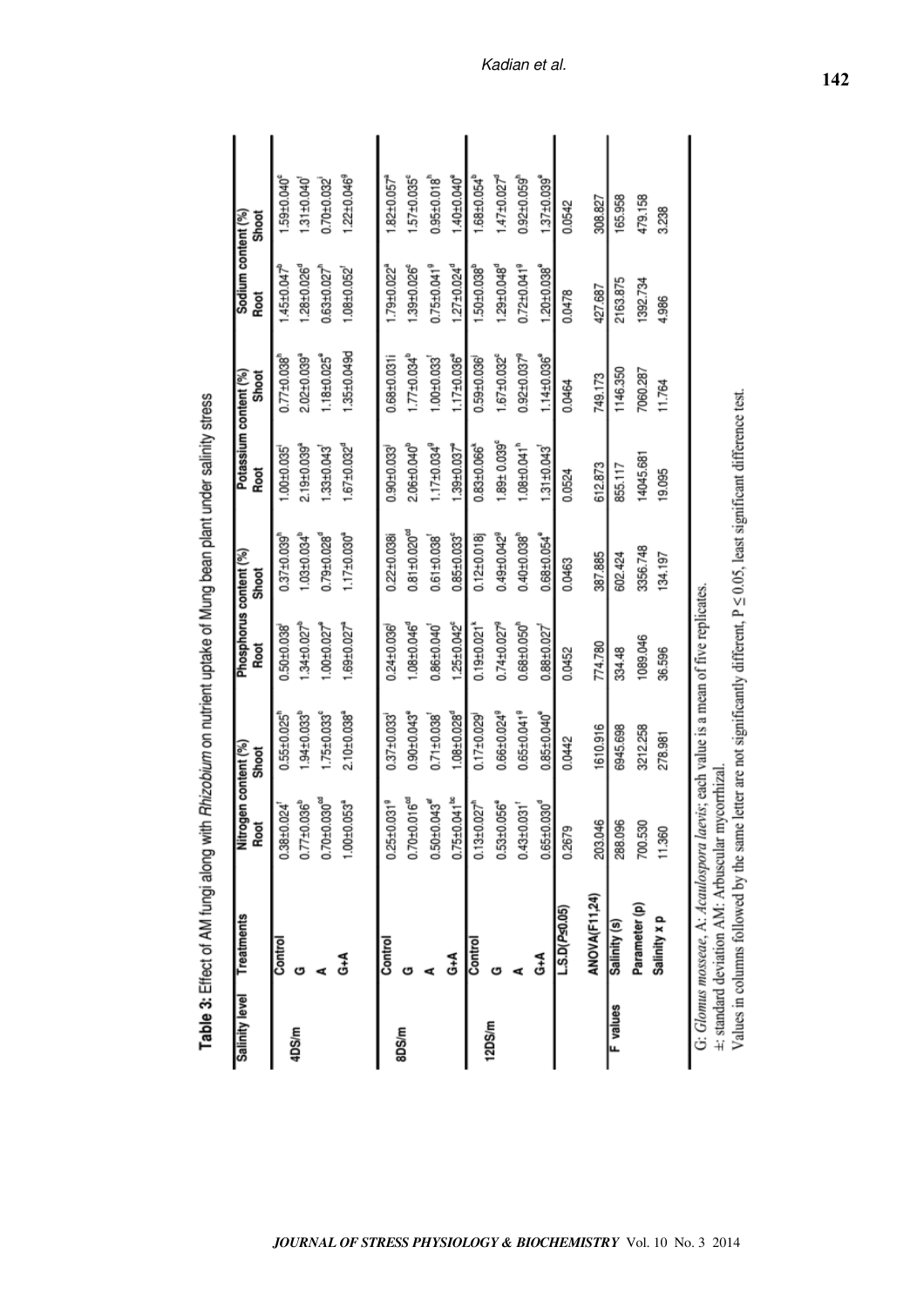| Salinity level  | Treatments                                                                                                                  |                        | Yield (per pot)  | Number of                    |                                | Phosphatase Activity           |
|-----------------|-----------------------------------------------------------------------------------------------------------------------------|------------------------|------------------|------------------------------|--------------------------------|--------------------------------|
|                 |                                                                                                                             | No. of pods            | Wt. of pods (g)  | nodules/pot                  | Acidic                         | Alkaline                       |
|                 | Control                                                                                                                     | $2.4 \pm 1.14$         | $0.02 + 0.0199$  | $3.4 \pm 1.14^9$             | $0.038 \pm 0.007$              | $0.082 \pm 0.006$              |
| 4DS/m           | ඏ                                                                                                                           | $9.6 \pm 1.67^{\circ}$ | $2.82 + 0.019$ b | $18.0 \pm 2.54^b$            | $0.195 \pm 0.007$ <sup>e</sup> | $0.328 \pm 0.008$ <sup>e</sup> |
|                 |                                                                                                                             | $6.2 \pm 0.83^d$       | $2.07 + 0.033e$  | $13.4 \pm 1.14^{\circ}$      | $0.125 \pm 0.006^4$            | $0.258 \pm 0.007$ <sup>4</sup> |
|                 | $\frac{4}{9}$                                                                                                               | $12.8 \pm 1.30^4$      | $3.23 + 0.030a$  | $24.6 \pm 3.57$ <sup>a</sup> | $0.240 \pm 0.008$ <sup>*</sup> | $0.387 \pm 0.006$              |
|                 | Control                                                                                                                     | $0.010^{+0.009}$       | $0.00 \pm 0.00g$ | $2.0 \pm 0.70$ <sup>ar</sup> | $0.032 \pm 0.007$              | $0.061 \pm 0.006$              |
| 8DS/m           |                                                                                                                             | $6.2 \pm 1.30^9$       | 2.24±0.027d      | $15.0 \pm 1.87$              | $0.140 \pm 0.008$              | $0.245 \pm 0.007$              |
|                 |                                                                                                                             | 03.8±1.30e             | 1.48±0.027f      | $9.8 \pm 1.48^{\circ}$       | $0.097 \pm 0.008$              | $0.218 \pm 0.007$              |
|                 | 4+Q                                                                                                                         | $8.0 \pm 0.70^{\circ}$ | 2.50±0.023c      | $18.4 \pm 2.70^{\circ}$      | $0.223 \pm 0.007$              | $0.346 \pm 0.005$              |
|                 | Control                                                                                                                     | $0.0 + 0.00^9$         | $0.00 \pm 0.00$  | $1.0 + 0.70$                 | $0.024 \pm 0.005$              | $0.045 \pm 0.006$              |
| 12DS/m          |                                                                                                                             | $0.00 \pm 0.00$ g      | $0.00 \pm 0.00$  | $7.2 \pm 2.16^{\circ}$       | $0.075 \pm 0.006^9$            | $0.116 \pm 0.008$              |
|                 |                                                                                                                             | $0.00 \pm 0.009$       | $0.00 \pm 0.00$  | $4.6 \pm 2.07$ <sup>4</sup>  | $0.064 \pm 0.008$              | $0.154 \pm 0.006^9$            |
|                 | <b>A</b>                                                                                                                    | $2.2 \pm 0.83$         | $0.94 + 0.016h$  | $9.2 \pm 2.28^{\circ}$       | $0.044 \pm 0.009$              | $0.144 \pm 0.008$              |
|                 | $L.S.D(p \le 0.05)$                                                                                                         | 1.223                  | 0.0259           | 2.5775                       | 76000                          | 0.0092                         |
|                 | <b>ANOVA F (11,24)</b>                                                                                                      | 99.984                 | 17568.266        | 67.795                       | 496.970                        | 1285.755                       |
| <b>F</b> values | Salinity (s)                                                                                                                | 418.819                | 21538.190        | 107.684                      | 680.865                        | 6490.335                       |
|                 | Parameter (p)                                                                                                               | 92.917                 | 44056.000        | 113.574                      | 913.120                        | 3194.482                       |
|                 | Salinity X p                                                                                                                | 20.305                 | 4280.779         | 14.302                       | 251.308                        | 264.851                        |
|                 | G: Glomus mosseae, A: Acaulospora laevis; each value is a mean of five replicates.                                          |                        |                  |                              |                                |                                |
|                 | ±: standard deviation AM: Arbuscular mycorrhizal                                                                            |                        |                  |                              |                                |                                |
|                 | Values in columns followed by the same letter are not significantly different, P ≤ 0.05, least significant difference test. |                        |                  |                              |                                |                                |

Table 4: Effect of AM fungi along with Rhizobium on phosphatase activity, vield and nodulation of Mung bean plant under salinity stress

**Yield and nodulation**

Data on yield indicate that bioinoculation of

mungbean plants with either G. mosseae or A. laevis resulted in a significant increase in the weight of the

# *Application of AM Fungi ...*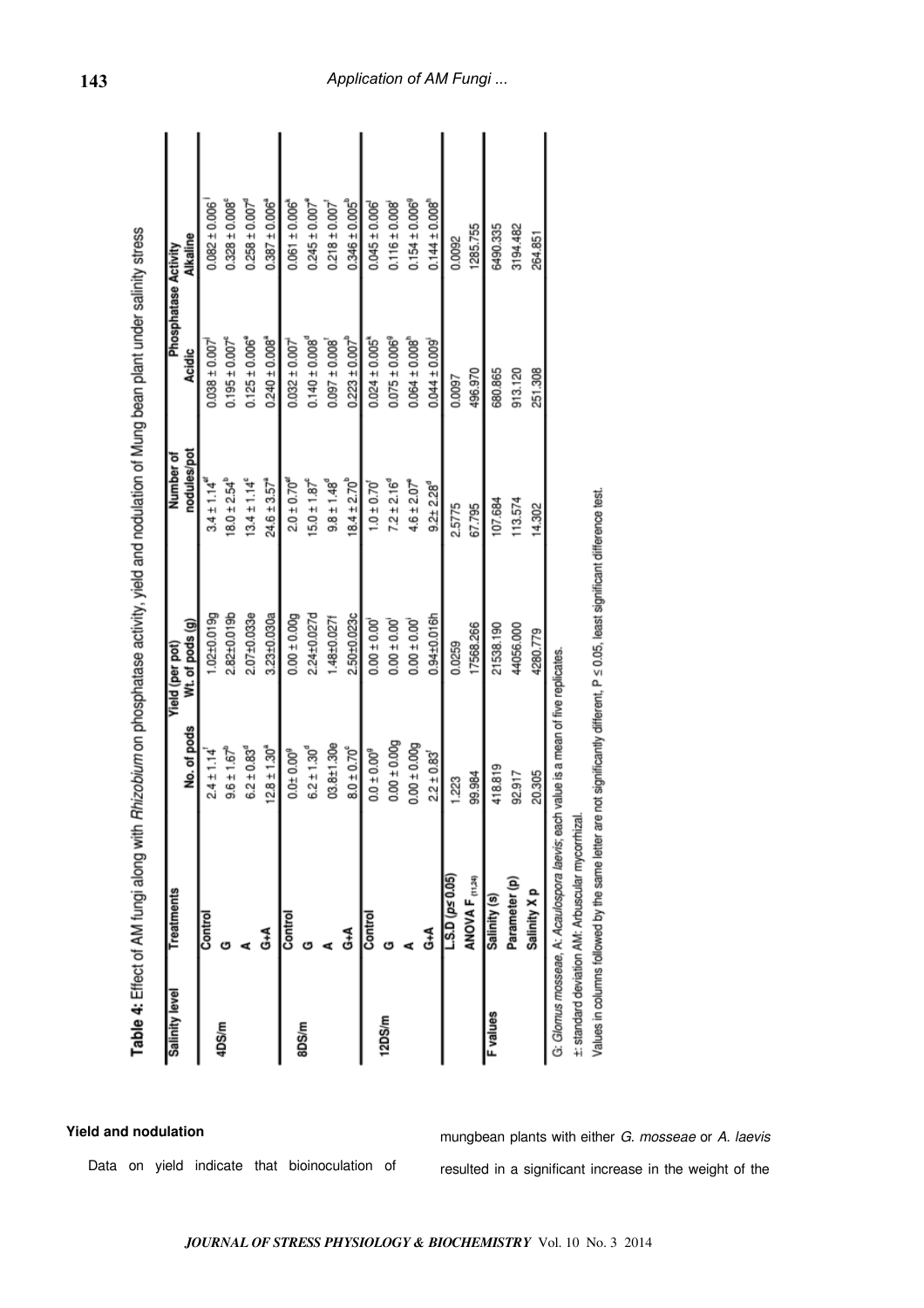pods and consequently higher yields under different salinity levels (Table 4). Treatment with a mixture of G. mosseae and A. laevis at 4ds/m resulted in the greatest increase in yield in terms of the number of pods followed by those plants treated with G. mosseae alone. However, the yield was found to be decreased as the salinity level increases from 4ds/m to 8ds/m and 12ds/m. That is, the greatest yield was of plants inoculated with both G. mosseae and A. laevis which operated together more effectively in supplying their host plants with their nutrient requirements than when either operated on its own. Colonization of a legume by AM fungi also increased the number of nodules as evident from Table 4.

## **DISCUSSION**

Salt stress adversely affects the morphology as well as physiology of plants grown under saline soil by increasing the osmotic stress, ion toxicity and nutrient deficiency. However, colonization of mungbean plant with AM fungi significantly increased growth response. The G+A treatments gave better results at all the three different salinity levels than other treatments because AM fungi counteract the toxic effects of salts by the better acquisition of nutrition especially phosphorus (Sharifi et al., 2007) and other elements by extraradical mycorrhizal hyphae, and transferring them to the root tissues (Wu et al., 2010; Giri and Mukerji 2004). The results of present investigation are in close conformity with those of Colla et al. (2008) who reported improved growth of Cucurbita pepo colonized with Glomus intraradices under salinity stress.

Giri and Mukerii (2003) also reported a significant

increase in root and shoot dry weights of Acacia auriculiformis inoculated with mycorrhizal treated plants than non mycorrhizal plants. Similar results are also reported by Al karaki (2000) for tomato plant when inoculated with mycorrhizal fungi. This increment may be due to more absorption of nutrients especially P via an increase in root surface area through AM fungi (Prakash et al., 2011) and ability of plants for replacement of K by Na (Haijiboland and Joudmand, 2009). Under saline soil, greater  $CO<sub>2</sub>$ assimilation could adequately provide carbohydrates for the fungal partner and results in more benefits to plants from AM association. These AM isolates from saline soils have a better ability to improve the survival, growth and ultimately biomass of host plants (Tain et al., 2004).

The better results in root length was obtained when only the plants were inoculated with  $F$ . mosseae alone at different salinity levels may be due to space and nutrition for its multiplication and survival in sterilized soil resulting in absorption of more nutrients from the soil. Similarly, Quilambo (2000) and Shekoofeh and Sepideh (2011) also observed significant increment in root length with an indigenous AM fungi at various salinity levels. Correlation of root length with mycorrhizal inoculation amount of root is probably related to suitable ventilation of soil, that is the result of hypha network of mycorrhizal fungi that connects particles of soil and as result the root spreads into deep soil (Turk et al., 2006).

AM inoculated plants showed higher percentage of colonized roots as compared to control. On the basis of present investigation, it was found that root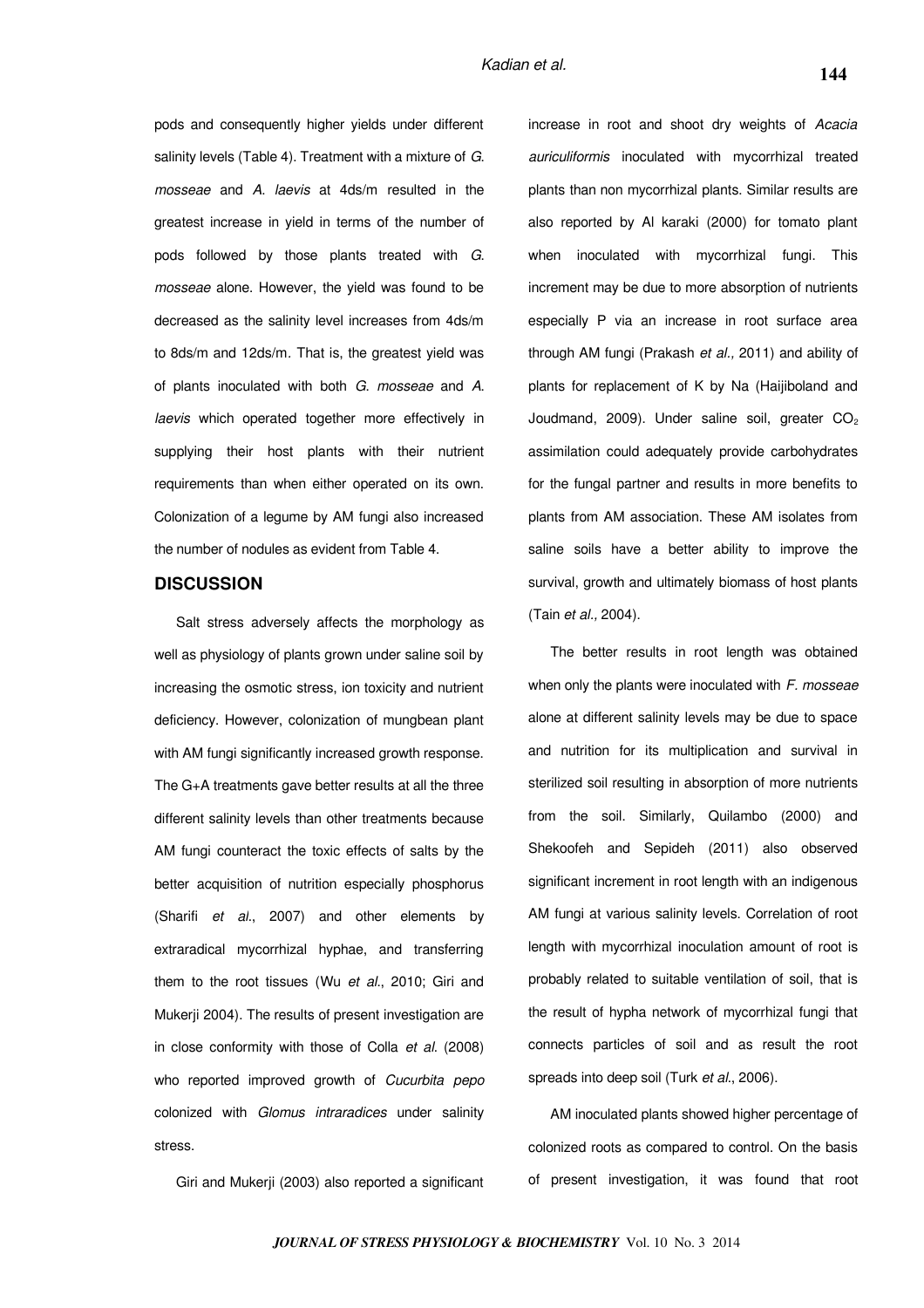colonization and AM spore number were greatly influenced by increasing soil salinity level. Similarly, Al-Khaliel (2010) reported that mycorrhizal colonization and spore density decreases under highest salinization level in peanut treated with G. mosseae. The suppressed spore number and colonization of arbuscular mycorrhizal under different salinity level may be attributed to the reduced spore germination and hyphal extension of AMF that were inhibited by salt (Belew et al., 2010).

The single inoculation of G. mosseae results in maximum increase in chlorophyll content at 4DS/m due to less interference of salt with chlorophyll synthesis in mycorrhizal than in non-mycorrhizal plants (Giri and Mukerji, 2004). Under saline conditions, mycorrhization helps in better absorption of Mg in plants and the antagonisitic effect of Na<sup>+</sup> on Mg<sup>+</sup> uptake is counter balanced and suppressed resulting in increased chlorophyll synthesis (Giri and Mukerji, 2003). In Glomus etunicatum inoculated maize plant, increase in photosynthesis speed, transpiration and chlorophyll a, b density was reported under stress (Zhu et al., 2010).

Mycorrhizal plants had significantly higher root P concentration than shoot. The phosphorus concentration in plant tissuses rapidly lowered under salt stress because phosphate ion precipitates with Ca, Mg and Zn, then being unavailable to plants (Evelin et al., 2009; Park et al., 2009). Mycorrhizal inoculation can increase P concentration in plants by enhancing its uptake facilitated by the extensive hyphae of the fungus which allows them to explore more soil volume than the non-mycorrhizal plants (Ruiz-Lozano and Azcon, 2000). Our results are in accordance with those of Shokri and Maadi (2009) who reported that the concentration of phosphorus in Trifolium alexandrium plants was found to be higher relative to non-inoculated ones but it decreases with the increasing level of salinity. Similar results were also obtained by Giri and Mukerji (2004) who reported maximum uptake of phosphorus in roots when the plants were inoculated with Glomus macrocarpum. Higher P uptake by mycorrhizal plants under salt stress increases the plant ability of reducing of negative effects of Na<sup>+</sup> and Cl<sup>-</sup>ions (Feng et al., 2002) by maintaining vacuolar membrane integrity, which facilitates compartmentalization within vacuoles and selective ion intake, thereby preventing ions from interfering in metabolic pathways of growth (Cantrell and Lindermann, 2001).

AM fungi can function as a facilitator for N uptake through activation of a plant ammonium transporter (Guether et al., 2009) and salts interferes less with nitrogen acquisition and utilization by influencing different stages of N metabolism, such as  $NO_3$  uptake and reduction and protein synthesis (Frechill et al., 2001). Thus, improved uptake of N in mycorrhizal plants under salt stress may be due to better nutrient uptake and maintenance of ionic balance and better acquisition of N (both nitrate and ammonium ions) from the soil. Garg and Manchanda (2008) also recorded highest accumulation of N in shoots of mycorrhizal Cajanus cajan than non mycorrhizal plants at all salinity levels.

AM induce a buffering effect on the uptake of Na<sup>+</sup> when the content of  $Na<sup>+</sup>$  is within the permissible limit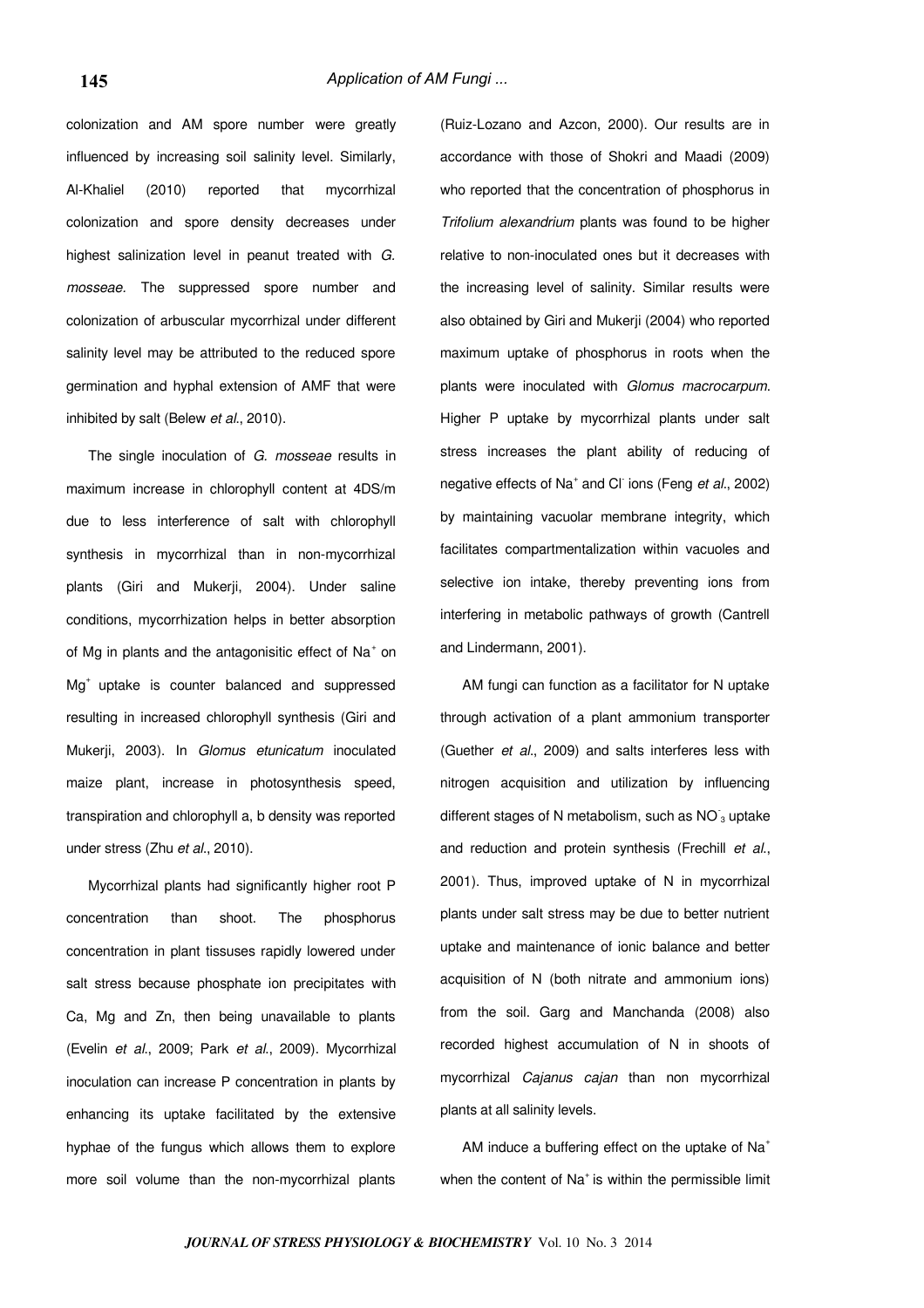(Allen and Cunningham, 1983). This also indicates the possibility of a regulatory mechanism operating in the plant contain Na+ ions. The accumulation of Na is strongly influenced by the form of N available  $(NO<sub>3</sub>)$ and NH4) and it may also be influenced by the synthesis and storage of polyphosphate (Orlovich and Ahford, 1993) as well as by other cations, particularly K (Giri et al., 2003). The results of present investigation are in consonance with Giri et al., 2007 in Acacia nilotica when inoculated with Glomus fasciculatum. Similar results are also obtained by Tian et al (2004) when the plants of Gossypium arboretum were inoculated with G. mosseae under salt stress.

Sharifi et al. (2007) and Zuccarini and Okurowska  $(2008)$  also observed increase in  $K^+$  content when inoculated with Glomus etunicatum under different levels of salt stress. Higher K<sup>+</sup> accumulation in mycorrhizal plant under salt stress conditions may help in maintaining a high K/Na ratio, thus preventing the disruption of various enzymatic processes and inhibition of protein synthesis. This capacity of plants to maintain a high cytosolic  $K^{\dagger}$ : Na  $^+$  is one of the important factor of plant salt tolerance (Maathuis and Amtmann, 1999).Our results are in accordance with the findings of Shokri and Maadi (2009), Porras-Soriano et al. (2009) who reported efficacy of G. intraradices in maintaining favourable K<sup>+</sup>: Na<sup>+</sup> ratio.

In saline soil, acid and alkaline Phosphatase activities were significantly higher in mycorrhizal than non-mycorrhizal ones. Such increases in those activities were related to the degree of active mycorrhizal infection of each fungal species. Gianinazzi-Pearson and Gianinazzi (1978) and Ezawa

and Yoshida (1994) detected mycorrhizal-specific Phosphatase (MSPase) only in the mycorrhizal root extract, and it was of fungal origin. The close relation between mycorrhizal growth responses and the active arbuscular phase of the infection supports the hypothesis that the Phosphatase enzyme is somehow involved in assimilation of phosphorus by arbuscular mycorrhizal fungi (Abdel-Fattah, 2001).

Under saline conditions, many plants accumulate proline as a non-toxic and protective osmolyte to maintain osmotic balance under low water potentials (Ashraf and Foolad, 2007; Parida et al., 2002). It also acts as a reservoir of energy and nitrogen for utilization during salt stress conditions (Goas et al., 1982). Proline levels were found to be increased significantly with salinity stress in mycorrhizal plants when compared to non-mycorrhizal plants. Sharifi et al. (2007) also reported a higher proline concentration in AM soybean than non-AM plants at different salinity level. This increment in proline could be due to the induction of proline biosynthesis enzymes and/or to the reduction of oxidation to glutamate (Stewart, 1981). Several roles have been attributed to this supraoptimal level of proline; for instance, osmoregulation and detoxification of free radicals (Kaul et al., 2008).

Salt stress caused a significant increase in electrolyte leakage compared to that in the nonstressed plants. Mycorrhizal treated plants have lower electrolyte leakage as compared to non-mycorrhizal plants by maintaining improved integrity and stability of membrane (Zhongoun et al., 2007; Manchanda, 2008). Mycorrhizal plants had much lower root plasma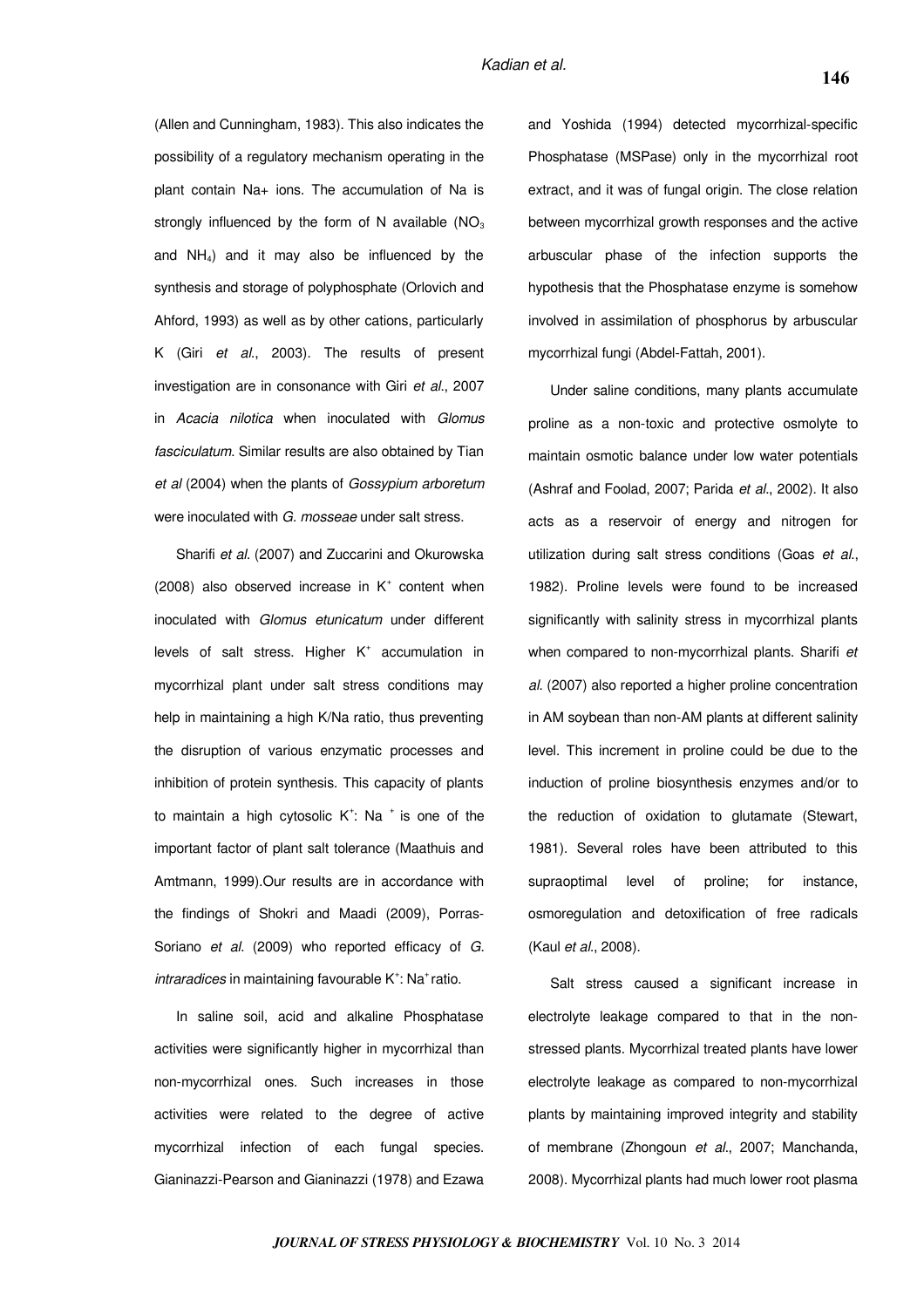membrane electrolyte permeability than the nonmycorrhizal plants (Kaya et al., 2009). The increased membrane stability has been attributed to mycorrhizal mediated enhanced P uptake and increased antioxidant production (Feng et al., 2002).

Higher protein concentration could be due to higher efficiency of the osmotic regulation mechanism in mungbean plants which in turn prevents protein reduction under salt stress (Flowers and Yeo, 1995; Kumar et al., 2010) and induces the synthesis of osmotin like protein structure. This protein increment lead to membrane stabilization and helps plants to grow and develop under saline conditions (Goudarzi and Pakniyat, 2009). Mycorrhizal and nodule symbioses often act synergistically on infection rate, mineral nutrition and plant growth (Patreze and Cordeiro, 2004; Rabie, 2005) which support the need for both N and P and increased tolerance of plants to salinity stress (Rabie and Almadini, 2005).

# **CONCLUSION**

In conclusion, the results of the present investigation showed that the tripartite symbiosis of bacterial-AM-legume significantly alleviated the harmful effects of salt stress in legumes plant. However, many practical problems remain, such as the selection of better strain dosages, salinity tolerance of symbionts, choice of good symbionts to plant and appropriate time for inoculation that needs further studies.

## **ACKNOWLEDGMENT**

The authors are grateful to Kurukshetra University, Kurukshetra, for providing laboratory facilities to carry out the research work.

## **REFERENCES**

- Abdel-Fattah Gamal, M., (2001). Measurement of the viability of arbuscular-mycorrhizal fungi using three different stains; relation to growth and metabolic activities of soybean plants. Microbiol. Res. **156**, 359–367.
- Adholeya, A., Gaur, A., (1994). Estimation of VAM fungal spores in soil. Mycorrhiza News **6**, 10- 11.
- Ahmad, M.S.A., Hussain, M., Ijaz, S., Alvi, A.K., (2008). Photosynthetic performance of two mung bean (Vigna radiata (L.) cultivars under lead and copper stress. Inter. J. Agri. Biol. **10**, 167–172.
- Al-Khaliel, A.S., (2010). Effect of salinity stress on mycorrhizal association and growth response of peanut infected by Glomus mosseae. Plant Soil and Environment **56**, 318-324.
- Al-Karaki, G.N., (2000). Growth and mineral acquisition by mycorrhizal tomato grown under salt stress. Mycorrhiza. **10**, 51-54.
- Allen, E.B., Cunningham, G.L., (1983). Effects of vesicular-arbuscular mycorrhizae on Distichlis spicata under three salinity levels. New Phytol. **93**, 227-236
- Arnon, D.T., (1949). Copper enzyme in isolated chloroplasts polyphenol oxidase in Beta vulgaris. Plant Physiol. **24**, 1-5
- Ashraf, M., Fooland, M.R., (2007). Roles of glycine betaine and Proline in improving plant abiotic stress resistance. Environ. Experi. Bot. **59**, 206- 216.

Bates, L.S., Waldren, R.P., Teare, I.D., (1973). Rapid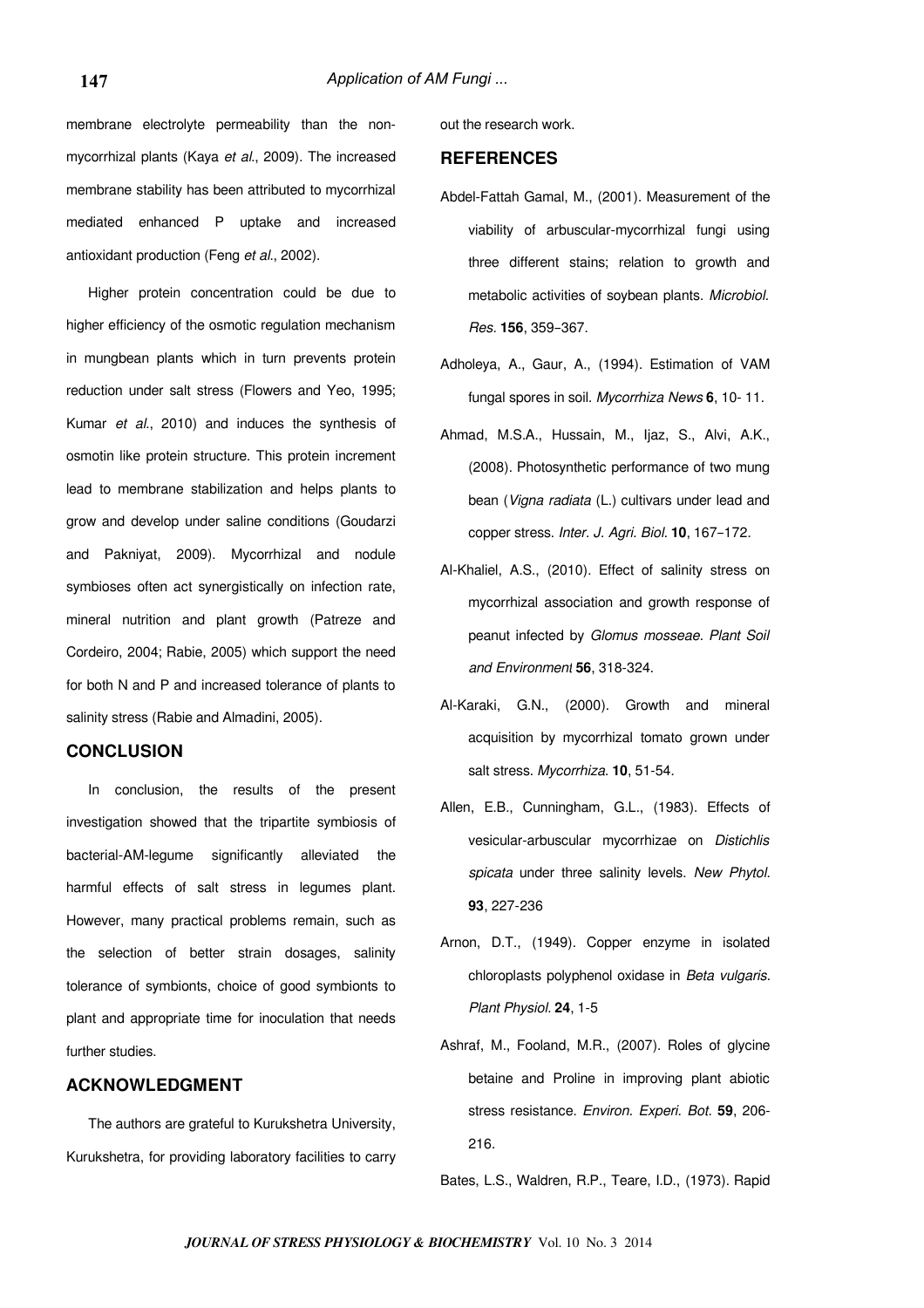determination of free proline for water stress studies. Plant Soil. **39**, 205-207.

- Belew, D., Astatki, T., Mokashi, M.N., Getachew, Y., Patil, C.P., (2010). Effects of Salinity and Mycorrhizal Inoculation (Glomus fasciculatum) on Growth Responses of Grape Rootstocks (Vitis spp.). S. Afri. J. Enol. Viticul. **31**, 82-88.
- Bradford, M.M., (1976). A rapid and sensitive method for the quantification of microgram quantities of protein utilizing the principle of protein-dye binding. Analytical Biochem. **72**, 248-254.
- Brounce, F., (2002). Soya is flavones: a new and promising ingredient for the health foods sector. Food Res. Int. **35**, 187–193.
- Cantrell, I.C., Linderman, R.G., (2001). Pre-inoculation of lettuce and onion with VA mycorrhizal fungi reduces deleterious effects of soil salinity. Plant and Soil. **233**, 269-281.
- Colla, G., Rouphael, Y., Cardarelli, M., Tullio, M., Rivera, C.M., Rea, E., (2008). Alleviation of salt stress by arbuscular mycorrhizal in zucchini plants grown at low and high phosphorus concentration. Biol. and Fert. Soil. **44**, 501-509.
- Dionisio-Sese, M.L., Tobita, S., (1998). Antioxidant responses of rice seedlings to salinity stress. Plant Sci. **135**, 1-9.
- Dixon, R.K., Garg, V.K., Rao, M.V., (1993). Inoculation of Leucaena and Prosopis seedlings with Glomus and Rhizobium species in saline soil: rhizosphere relations and seedlings growth. Arid Soil Res. Rehab. **7**, 133–144.

Evelin, H., Kapoor, R., Giri, B., (2009). Arbuscular

mycorrhizal fungi in alleviation of salt stress: A review. Annals of Bot. **104**, 1263-1280.

- Ezawa, T., Saito, M., Yoshida, T., (1994). Comparison of phosphatase localization in the intraradical hyphae of arbuscular mycorrhizal fungi Glomus spp, and Gigaspora spp. Plant Soil. **176**, 57-63.
- Feng, G., Zhang, F.S., Li, X.L., Tian, C.Y., Tang, C., Rengel, Z., (2002). Improved tolerance of maize plants to salt stress by arbuscular mycorrhizal is related to higher accumulation of soluble sugars in roots. Mycorrhiza. **12**, 185-199.
- Flowers, T.J., Torke, P.F., Yeo, A.R., (1977). The mechanism of salt tolerance in halophytes. Ann. Rev. Plant Physiol. **28**, 89-121.
- Frechill, S., Lasa, B., Ibarretxe, L., Lamsfus, C., Aparicio-Trejo, P., (2001). Pea response to saline stress is affected by the source of nitrogen nutrition (ammonium or nitrate). J. Plant Growth Regul. **35**, 171-179.
- Garg, N., Manchanda, G., (2008). Effect of arbuscular mycorrhizal inoculation of salt-induced nodule senescence in Cajanus cajan (pigeonpea). J. Plant Growth Regul. **27**, 115-124.
- Gianinazzi, S.V., Gianinazzi-Pearson, Dexheimer, J., (1979). Enzymatic studies on the metabolism of vesicular-arbuscular mycorrhizal. III. Ultrastructural localization of acid and alkaline phosphatase in onion roots infected by Glomus mosseae (Nicol. and Gerd.) New Phytol. **84**, 489- 500.
- Gill, T.S., Singh, R.S., (2002). Effects of Glomus fascicula-tum and Rhizobium Inoculation on V.A.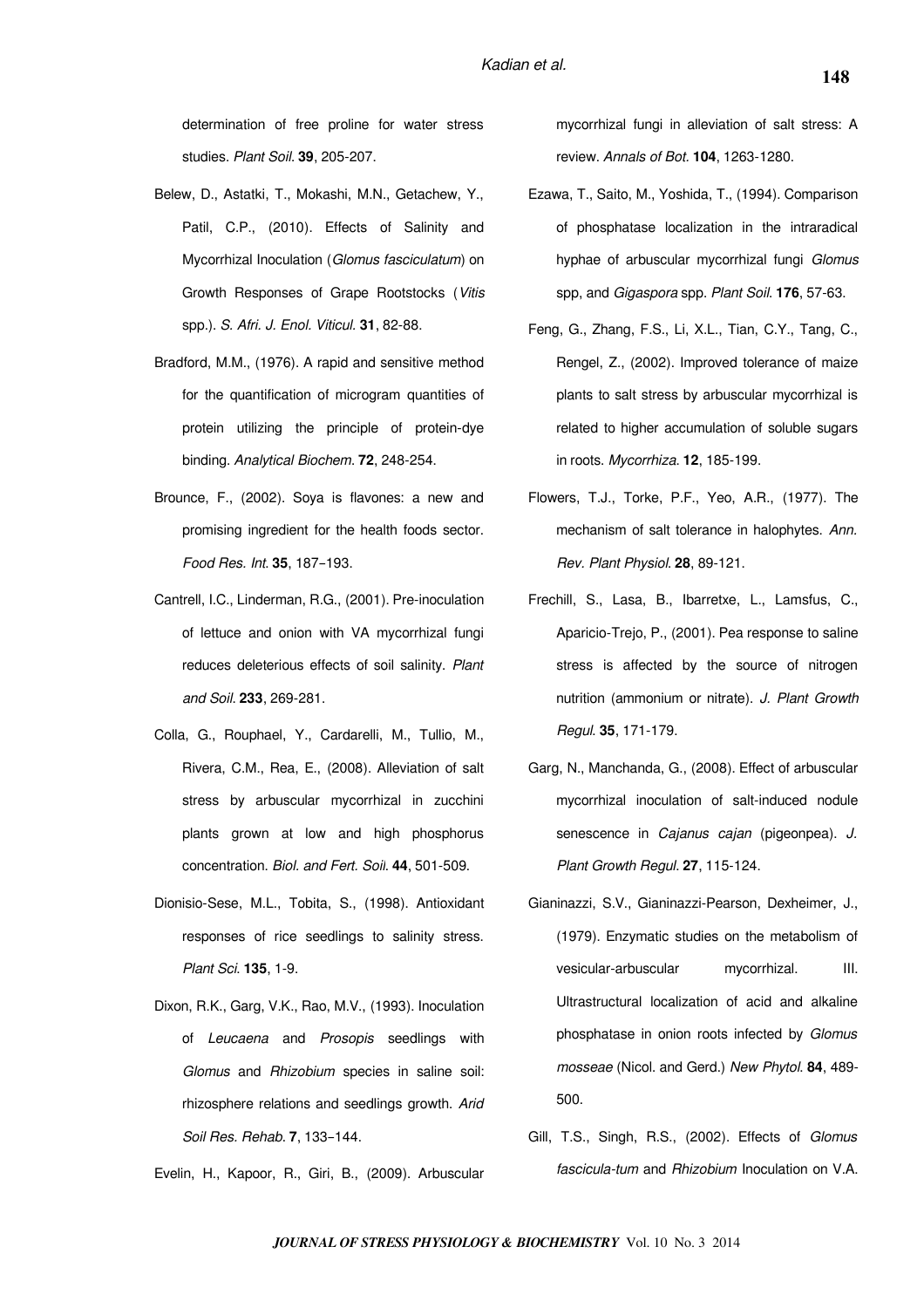Mycorrhizal Colonization and Plant Growth of Chickpea. Indian Phytopath. **32**, 162-166.

- Giri, B., Mukerji, K.G., (2004). Mycorrhizal inoculants alleviates salt stress in Sesbania aegyptiaca and Sesbania grandiflora under field conditions: evidence for reduced sodium and improved magnesium uptake. Mycorrhiza. **14**, 307-312.
- Giri, B., Mukerji, K.G., (2003). Influence of arbuscular mycorrhizal fungi and salinity on growth biomass and mineral nutrition of Acacia auriculiformis. Biol. Fertil. Soils. **38**, 170-175.
- Giri, B., Mukerji, K.G., (2007). Improved tolerance of Acacia nilotica to salt stress by arbuscular mycorrhiza, Glomus fasciculatum may be partly related to elevated  $k^*/Na^*$  ratios in root and shoot tissuses. Microb. Ecol. **54**, 753-760.
- Goas, G., Goas, M., Larhar, F., (1982). Accumulation of free praline and glycine betaine in Aster tripolium subjected to a saline shock: a kinetic study related to light period. Plant Physiol. **55**, 383-388.
- Goudarzi, M., Pakniyat, H., (2009). Salinity causes increase in proline and protein contents and peroxidase activity in wheat cultivars. J. App. Sci. **9**, 348–354.
- Guether, M., Neuhauser, B., Balestrini, R., Dynowski, M., Ludewig, U., Bonfante, P., (2009). A mycorrhizal-specific ammonium transporter from Lotus japonicas acquires nitrogen released by arbuscular mycorrhizal fungi. Plant Physiol. **150**, 73-83.
- Hajiboland, R., Joudmand, A., (2009). The K/Na

replacement and function of antioxidant defense system in sugar beet (Beta vulgaris L.) cultivaris. Plant and Soil Sci. **59**, 246-259.

- Jackson, M.L., (1973). Soil Chemical Analysis Prentice Hall, New Delhi, pp. 485.
- Kadian, N., Yadav, K., Badda, N., Aggarwal, A., (2013a). AM fungi ameliorates growth, yield and nutrient uptake in Cicer arietinum (L.) under salt stress. Russ. Agri. Sci. **39**, 321–329.
- Kadian, N., Yadav, K., Aggarwal, A., (2013). Significance of bioinoculants in promoting growth, nutrient uptake and yield of Cyamopsis tetragonoloba (L.) "Taub.'' Europ. J. Soil Biol. **58**, 66-72.
- Kaprelynts, L.V., Kisilev, S.V., Iorgachova, E.G., (2003). Soybean isoflavones and prospects of their therapeutic application. Voprosy Pitaniya. **72**, 36–41.
- Kaul S, Sharma SS, Mehta IK (2008) Free radical scavenging potential of L-proline evidence from in vitro assays. Amino Acids **34**, 315–320
- Kaya, C., Ashraf, M., Sonmez, O., Aydemir, S., Tuna, A.L., Cullu, M.A., (2009). The influence of arbuscular mycorrhizal colonization on key growth parameters and fruit yield of pepper plants grown at high salinity. Sci. Horti. **121**, 1-6.
- Kumar, S.V., Tan, S.G., Quah, S.C., Yusoff, K., (2002). Isolation and characterization of seven tetranucleotide microsatellite loci in mungbean, Vigna radiata. Molecular Ecology Notes. **2**, 293– 295.

Maathuis, F.J.M., Amtmann, A., (1999). K<sup>+</sup> nutrition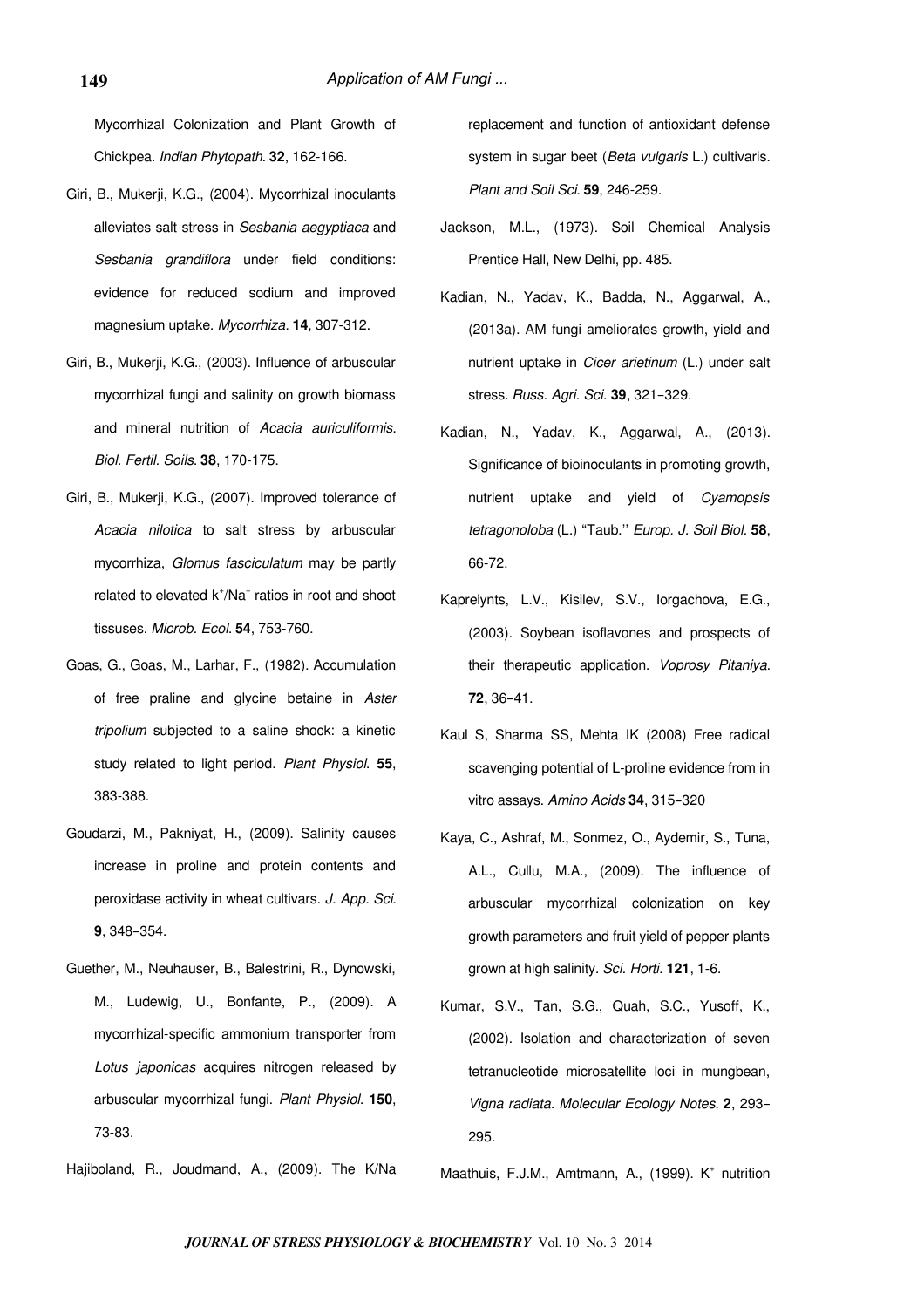and Na+ toxicity: the basis of cellular K+/ Na+ ratios. Ann. Bot. **84**, 123-133.

- Madhujith, T., Naczk, M., Shahidi, F., (2004). Antioxidant activity of common beans (Phaseolus vulgaris L.). J. Food Lipids. **11**, 220–233.
- Menge, J.A., Timmer, L.M., (1982). Procedure for inoculation of plants with VAM in the laboratory, greenhouse and field. In: Methods and Principles of Mycorrhizal Research (Ed.) Schenck, N.C., American Phytopathological Society, St. Paul, 59- 68.
- Morton, J.B., Benny, G.L., (1990). Revised classification of arbuscular mycorrhizal fungi (Zygomycetes): A new order, Glomales, two new suborders, Glomineae and Gigasporineae, with an emendation of Glomaceae, Mycotaxon. **37**, 471–491.
- Mukerji, K.G., (1996). Taxonomy of endomycorrhizal fungi, Advances in Botany, Mukerji, K.G., Mathur B, Chamola BP and Chitralekha P, Eds., New Delhi: APH Publ., pp. 211–221.
- Orlovich, D.A., Ahford, A.E., (1993). Polyphosphate granules are artifact of specimen preparation in the ectomycorrhizal fungus Pisolithus tinctorius. Protoplasma. **173**, 91-102.
- Parida, A., Das, A.B., Das, P., (2002). NaCl stress causes changes in photo-synthetic pigments, proteins and other metabolic components in the leaves of a tree mangrove, Bruguiera parviflora, in hydroponic cultures. J. Plant Biol. **45**, 28–36.
- Park, S.Y., Fung, P., Nishimura, N., (2009). Abscisic acid inhibits type 2C protein phosphatases via the

PYR/PYL family of START proteins. Sci. **324**, 1068–1071.

- Parkash, V., Sharma, S., Aggarwal, A., (2011). Symbiotic and synergistic efficacy of endomycorrhizae with Dendrocalamus strictus L. Plant Soil Environment **57**, 447– 452.
- Patreze, C.M., Cordeiro, L., (2004). Nitrogen fixing and vesicular arbuscular mycorrhizal symbiosis in some tropical legume trees of tribe Mimosaceae. Forest Eco. Manag. **196**, 275-285.
- Phillips, J.M., Hayman, D.S., (1970). Improved procedures for clearing roots and staining parasitic and VAM fungi for rapid assessment of infection. Trans. British Mycol. Soci. **55**, 158-161.
- Porras Soriano, A., Soriano Martin, M.L., Porras Piedra, A., Azcón, R., (2009). Arbuscular mycorrhizal fungi increased growth, nutrient uptake and tolerance to salinity in olive trees under nursery conditions. J. Plant Physiol. doi: 10.1016/j.jplph.2009.02.010.
- Quilambo, O.A., (2000). Functioning of peanut (Arachis hypogaea L.) under nutrient deficiency and drought stress in relation to symbiotic associations. PhD thesis. University of Groningen, the Netherlands.Van Denderen B.V., Groningen. ISBN 903671284X.
- Rabie, G.H., (2005). Influence of arbuscular mycorrhizal fungi and kinetin on the response of mungbean plants to irrigation with seawater. Mycorrhiza. **15**, 225-230.
- Richards, L.A., (1954). Diagnosis and improvement of saline and alkali soils. United States Department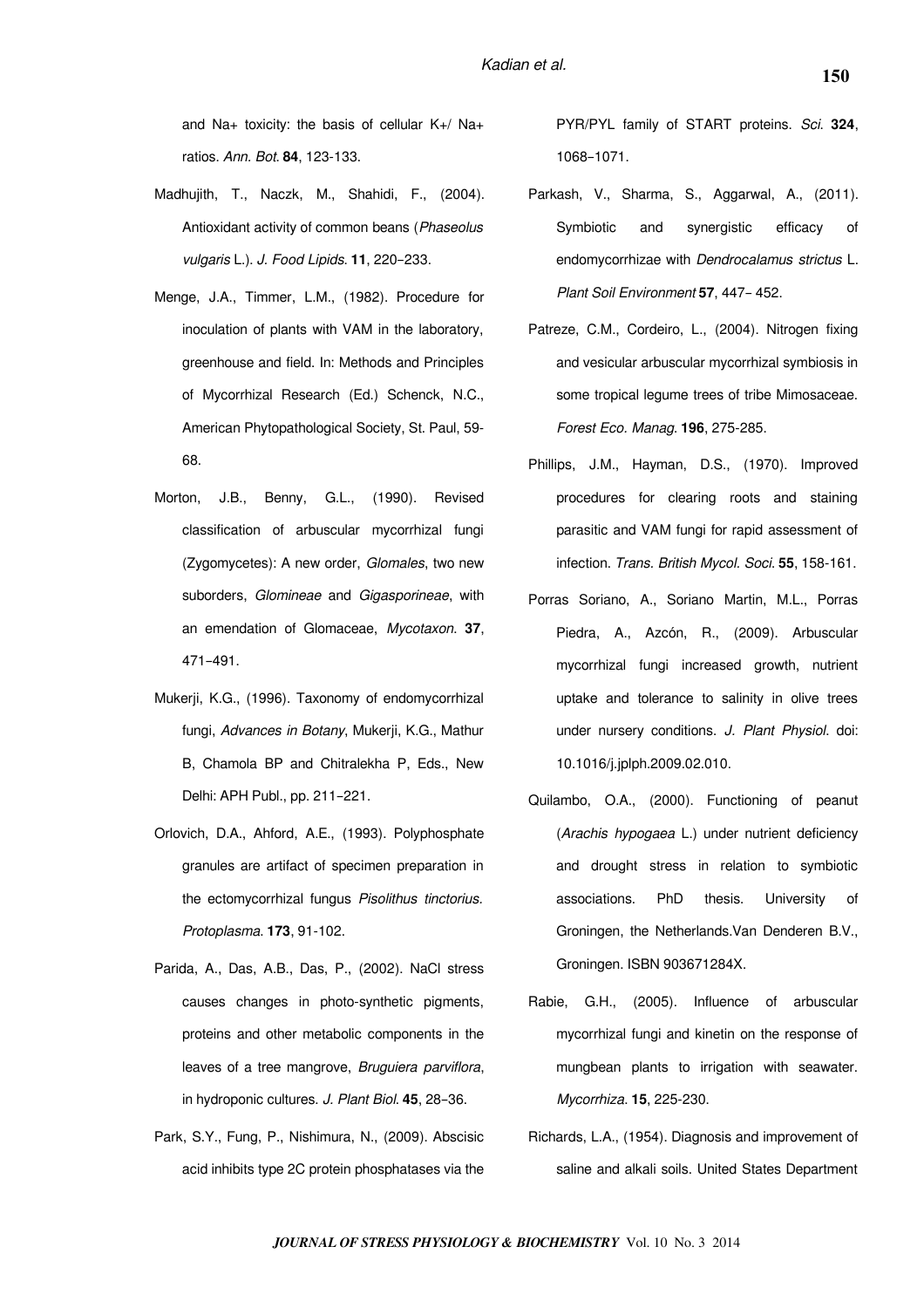of Agriculture, Handbook no. 60. Washington, DC, 4-18.

- Ruiz-Lozano, J.M., Azcón, R., (2000). Symbiotic efficiency and infectivity of an autochthonous arbuscular mycorrhizal Glomus sp from saline soils and Glomus deserticola under salinity. Mycorrhiza. **10**, 137-143l.
- Salunke, B.K., Kotkar, H.M., Mendki, P.S., Upasani, S.M., Maheshwari, V.L., (2005). Efficacy of flavonoids in controlling Callosobruchus chinensis (L.) (Coleoptera: Bruchidae), a postharvest pest of grain legumes. Crop Prot. **24**, 888–893.
- Schenck, N.C., Perez, Y., (1990). Manual for the Identification of VA Mycorrhizal VAM Fungi, Florida, USA: Univ. of Florida, pp. 241.
- Sharifi, M., Ghorbanli, M., Ebrahimzadeh, H., (2007). Improved growth of salinity stressed soybean after inoculation with salt pre-treated mycorrhizal fungi. J. Plant Physiol. **164**, 1144–1151.
- Shekoofeh, E., Sepideh, H., (2011). Effect of mycorrhizal fungi on some physiological characteristics of salt stressed Ocimum basilicum L. Irani. J. Plant Physiol. **1**, 215-222.
- Shokri, S., Maadi, B., (2009). Effects of arbuscular mycorrhizal fungus on the mineral nutrition and yield of Trifolium alexandrium plants under salinity stress. J. Agro. **8**, 79-83.
- Stewart, C.R., (1981). Proline accumulation: biochemical aspects. In: Paleg LG, Aspinall D (eds) Physiology and biochemistry of drought resistance in plants. Academic Press, Sydney, pp

243–259.

- Tabatabai, M.A., Bremner, J.M., (1969). Use of pnitrophenyl phosphate for assay of soil phosphatase activity. Soil Biol Biochem. **1**, 301- 307.
- Tian, C.Y., Feng, G., Li, X.L., Zhang, F.S., (2004). Different effects of arbuscular mycorrhizal fungal isolates from saline or non-saline soil on salinity tolerance of Plants. App. soil ecol. **26**, 143-148.
- Turk, M.A., Assaf, T.A., Hameed, K.M., Tawaha, Al‐ A.M., (2006). 'Significance of mycorrhizae'. J. Agri. Sci. **2**, 16‐20.
- Walker, C., (1983). Taxonomic concepts in the Endogonaceae spore wall characteristics in species description, Mycotaxon. **18**, 443–445.
- Weaver, R.W., Fredrick, L.R., (1982). Rhizobium, In: Methods of Soil Analysis. Part 2. Chemical and Microbiological Properties, second ed., Agronomy Monograph, No. 9 American Society of Agronomy, Madison. pp. 1043-1070.
- Wu, Q.S., Zou, Y.N., He, X.H., (2010). Contributions of arbuscular mycorrhizal fungi to growth, photosynthesis, root morphology and ionic balance of citrus seedlings under salt stress. Acta Physiol. Plant. **32**, 297-304.
- Yadav, K., Aggarwal, A., Singh, N., (2013). Arbuscular mycorrhizal fungi (AMF) induced acclimatization, growth enhancement and colchicine content of micropropagated Gloriosa superba L. plantlets. Ind. Crop Prod. **45**, 88-93.
- Zhongoun, H., Chaoxing, H., Zhibin Zhirong, Z., Huaisong, W., (2007). Changes of antioxidative

**151**